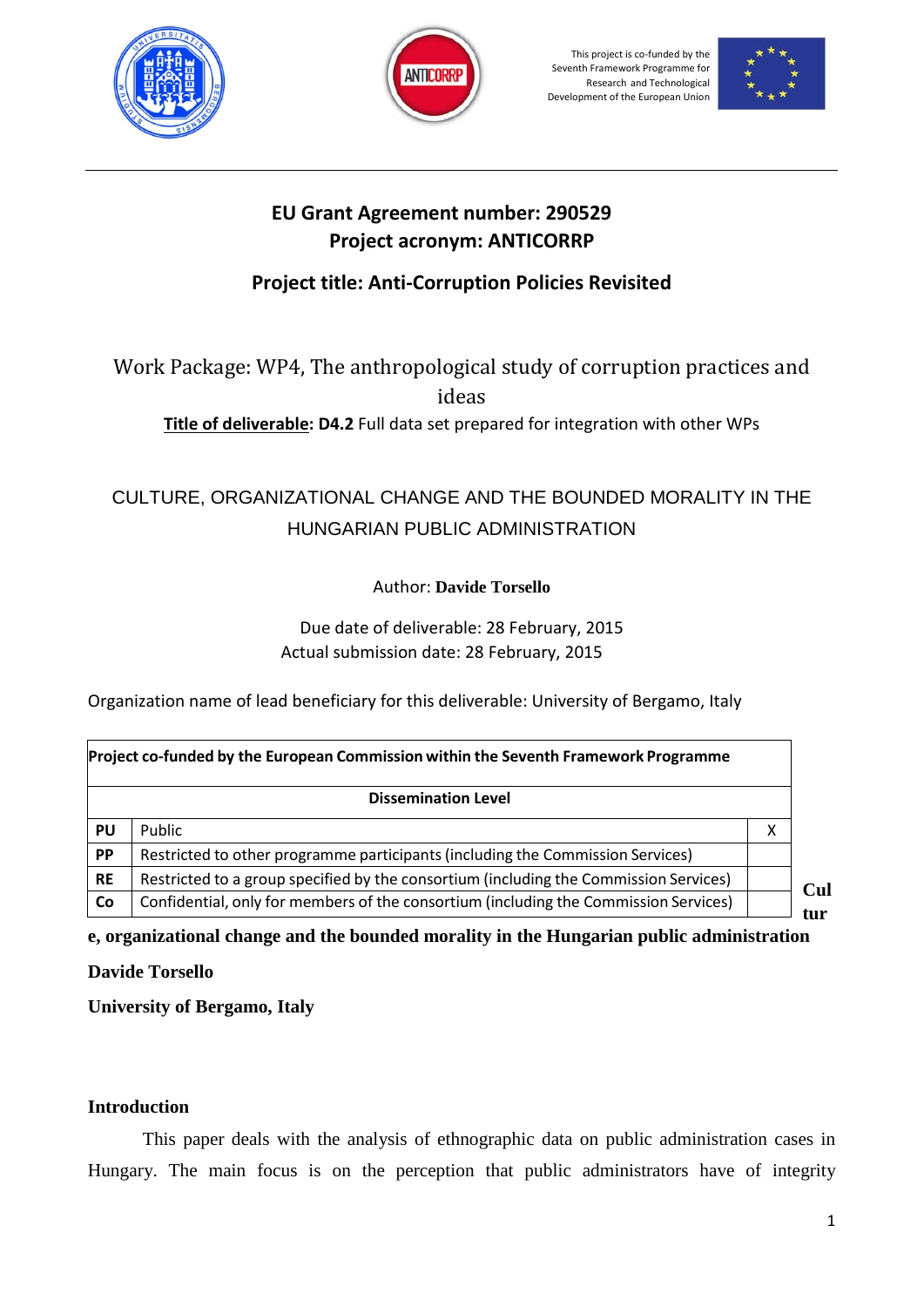challenges, how far these influence their daily tasks, the most relevant changes introduced at the government and policy level, as well as the socio-cultural explanations that are most commonly given in relation with the issue of corruption in the country. I have chosen to deal with the public administration in general because of three reasons. First, understanding the everyday work of public administration in a country is a complex task which, departing from the study of the organisational structure and its dynamics and expanding to the changes introduced at the policy level, it needs a nuanced and interdisciplinary approach. Nonetheless, I believe that through the innovative lens of the anthropological approach, it is possible to investigate some of these features through a bottomup perspective that looks at ways how administrators perceive the main challenges, strengths and their changes in the field of integrity. Second, since corruption is a phenomenon that affects longitudinally all levels of the public service in a country (although to different extents), I consider that information gathered from different sectors in the public administration and analysed comparatively may provide a multifaceted and dynamic picture of the phenomenon. Finally, and due to the overarching nature of corruption that covers any field in which the public sphere meets the private, it can be useful to understand what are the common risks and the diverse challenges that any of the sectors under investigation are determined by, in the exercise of the public office.

#### **Methodology and structure of the paper**

Methodology of this research has followed two approaches. The first has been interviews conducted with 15 public administrators, from different levels, but all of them located in the district of Budapest. The interviewed personnel belong to six administrative sectors: Land Office, Health Control and Public Procurement, Ministry of Justice, Ministry of the Interior, Patent Office and Labour Safety Office. The average age of the interviewed is considerably low, in the range of 32- 38, and seven of them are women. Three of them are directly involved with integrity management, and one has worked to draft the integrity measures described below. With exception due for one respondent, who did not concede permission, all interviews have been audio-recorded; their average length is about 72 minutes. According to the preference expressed by the interviewed, potential questions have been circulated beforehand or shown at the moment of the interview, even though the questions were more or less guidelines for addressing the key topics, the preferred option being in all cases to lead semi-structured interviews that left open space for discussion and deepening of particular topics that could be of interest.

The second research method has consisted of a focus group organised in November 2013. At this event, held in Budapest, eight persons have participated, five of which have been business executives, and three public administrators. In spite of the clear difficulties to organise this event, it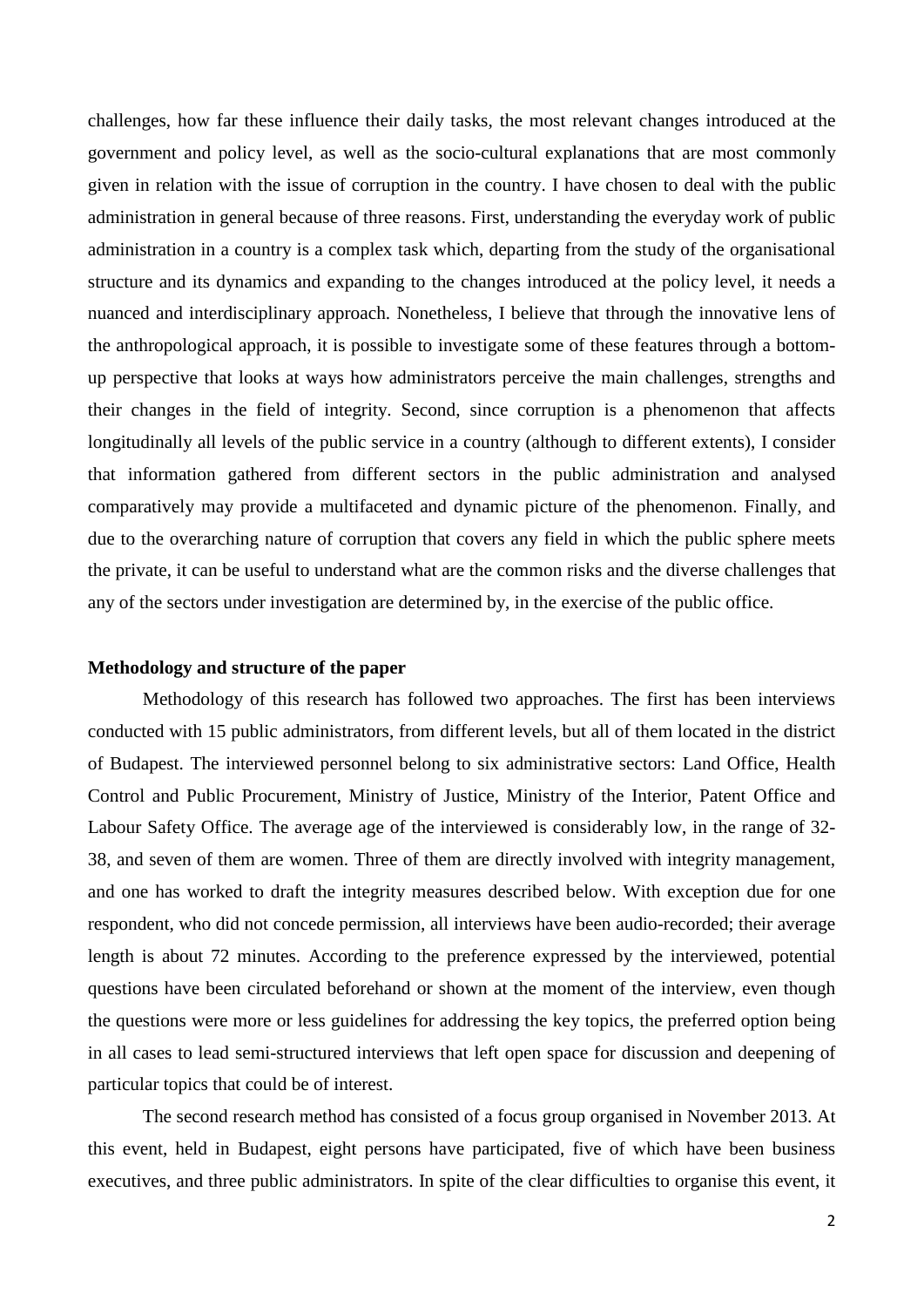has constituted an important venue in which the private and the public sector have confronted more or less freely. The data on which this paper is based are all, save those on the legislative framework, first-hand data collected in the course of ANTICORRP funded research in the period 2012-2014.

This paper is structured as follows. The first section deals with the institutional and policy context. In this section are sketched the most recent developments concerning the application of integrity measures applied to the public administration in Hungary. The second section introduces the functional causations of corruption in diverse public administration sectors. The third section deals with the aspect of morality, as it is introduced in the literature by anthropological works. The fourth section focusses on socio-cultural explanations that are given for the failure to establish successful integrity measures in the country. Finally, the discoursive role of corruption will be introduced, with attention to the role of media, as well as to the impact that these have on the institutional trust of citizens and on education to integrity.

#### **Legal and policy frameworks on integrity in Hungary**

The following is official material which has been introduced on the webpages of the Hungarian government. On 18 November 2011, a declaration on a joint and efficient government action against corruption was signed by Tibor Navracsics, Minister of Public Administration and Justice, László Domokos, President of the State Audit Office, András Baka, President of the Supreme Court and Péter Polt, Prosecutor General.

Signatories to the declaration have made a personal moral commitment to strengthen the ability to resist corruption of the state organisations of which they are in charge and to boost such resistance with the most sophisticated instruments available. The declarants agreed that, without prejudice to the independence of judicial institutions, they would make concerted efforts to prevent and curb corruption, and towards this end, they would hold discussions and strive to establish a network for co-operation involving partner organisations and other state organs. The declaration is unprecedented both in Hungary and worldwide.

In the spring of 2012, the government passed government resolution no. 1104/2012. (IV. 6.) on government actions against corruption and on the adoption of Public Administration's Corruption Prevention Programme. The implementation of this resolution is supported mainly through a 1.5-year project, which, besides facilitating implementation and reviewing the operation of the government, also serves to improve efficiency-based performance in certain policy areas in a manner that Organisation for Economic Co-operation and Development (OECD) experts review the current state of policy areas and, based on that, put forward proposals.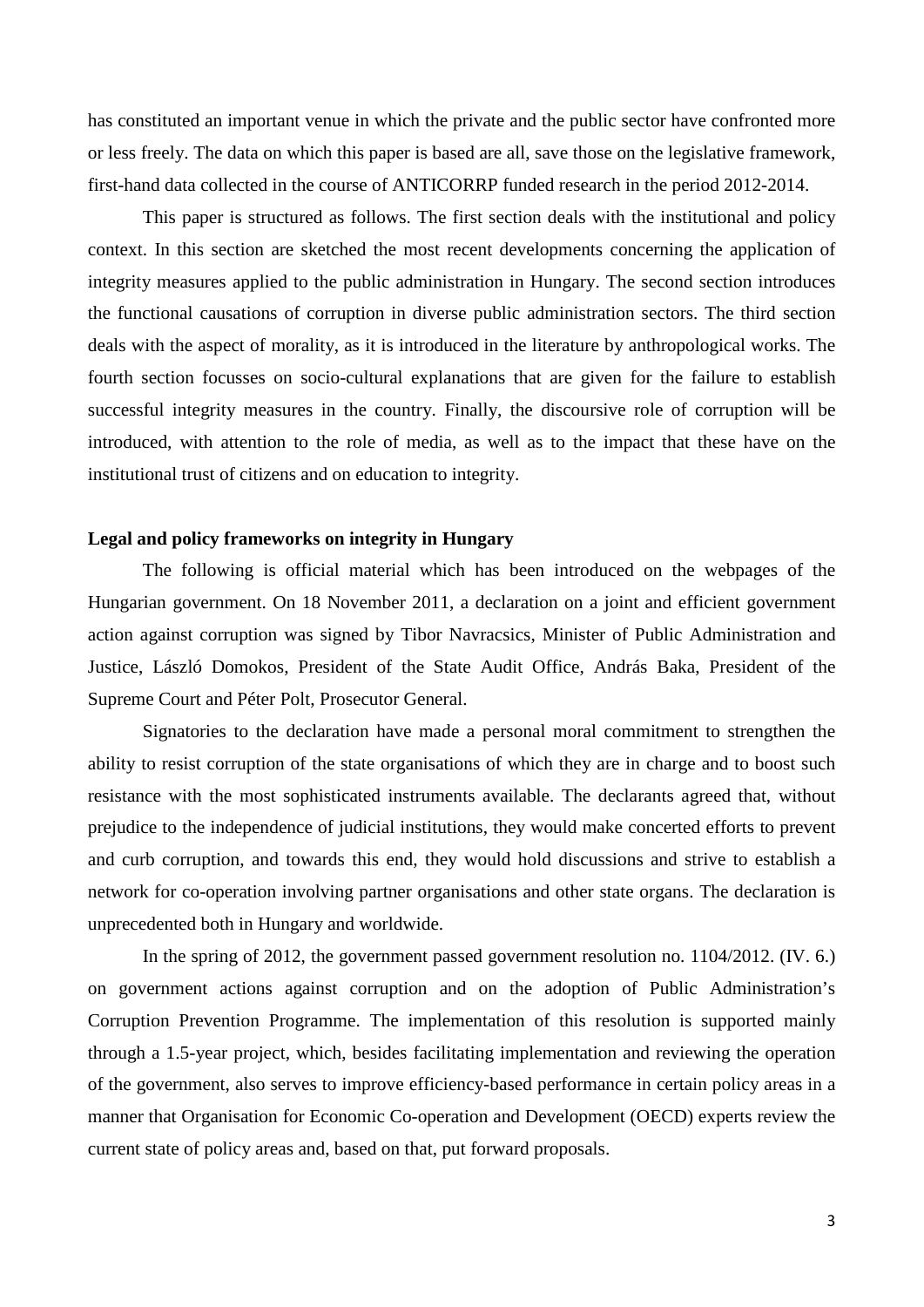The total cost of the key project is HUF 680 million (approx. 2.3 million euros). The project will be implemented by the Ministry of Public Administration and Justice and the National University of Public Service as a consortium partner between May 2012 and April 2014.

The central idea of the project is to strengthen the integrity of public administration organs and government officials, i.e. operation and behaviour that correspond to the adopted principles, and to strengthen their ability to resist corruption. It relies heavily on the results of key project no. SROP-1.2.4-09-2009-0002 entitled 'Mapping corruption risks – advocating an integrity-based culture of public administration' (better known as the 'Integrity Project') implemented by the State Audit Office and successfully completed in March 2012.

As part of the Public Administration's Corruption Prevention Programme, a Green Book comprising the occupational code of ethics for public service as well as the ethical guidelines to be adopted by state organs has been compiled by the Ministry of Public Administration and Justice. The recommendations identified in the Book protect government officials, improve organisational transparency and serve as a point of reference in resolving any ethical dilemmas that may emerge.

In the interest of promoting coordinated ethical regulations, public service agencies and centrally financed institutions will be able to create their own customised occupational and organisational codes of ethics on the basis of the guidelines laid down in the Green Book. In addition to the existing legal rules, the Green Book (hence afterwards 'The Book') provides useful guidelines related to office work for public servants which are worded in an easy-to-understand manner that is comprehensible to all. These guidelines protect officials and also help prevent the development of corruption scenarios, while they additionally also contain useful information for citizens, for instance, for the purpose of preventing misunderstandings resulting from gifts given in good faith that may lead to inconvenience for both parties.

The Book lays down sixteen occupational ethical requirements, each of which is equally binding on everyone. These fundamental requirements state, for instance, that public servants must perform their duties in compliance with the Fundamental Law and with dedication. They must fulfil their tasks in a responsible, professional and unbiased manner, thereby maintaining a high degree of transparency. Senior executives must meet further important criteria, such as setting an example, providing support for the staff, maintaining consistent accountability and enforcing the relevant professional considerations.

Moreover, the Book describes the conduct that individuals in senior positions in public administration are expected to manifest. It defines as a rule of thumb that individuals working in the public sector may not accept gifts in the interest of the preservation of their professional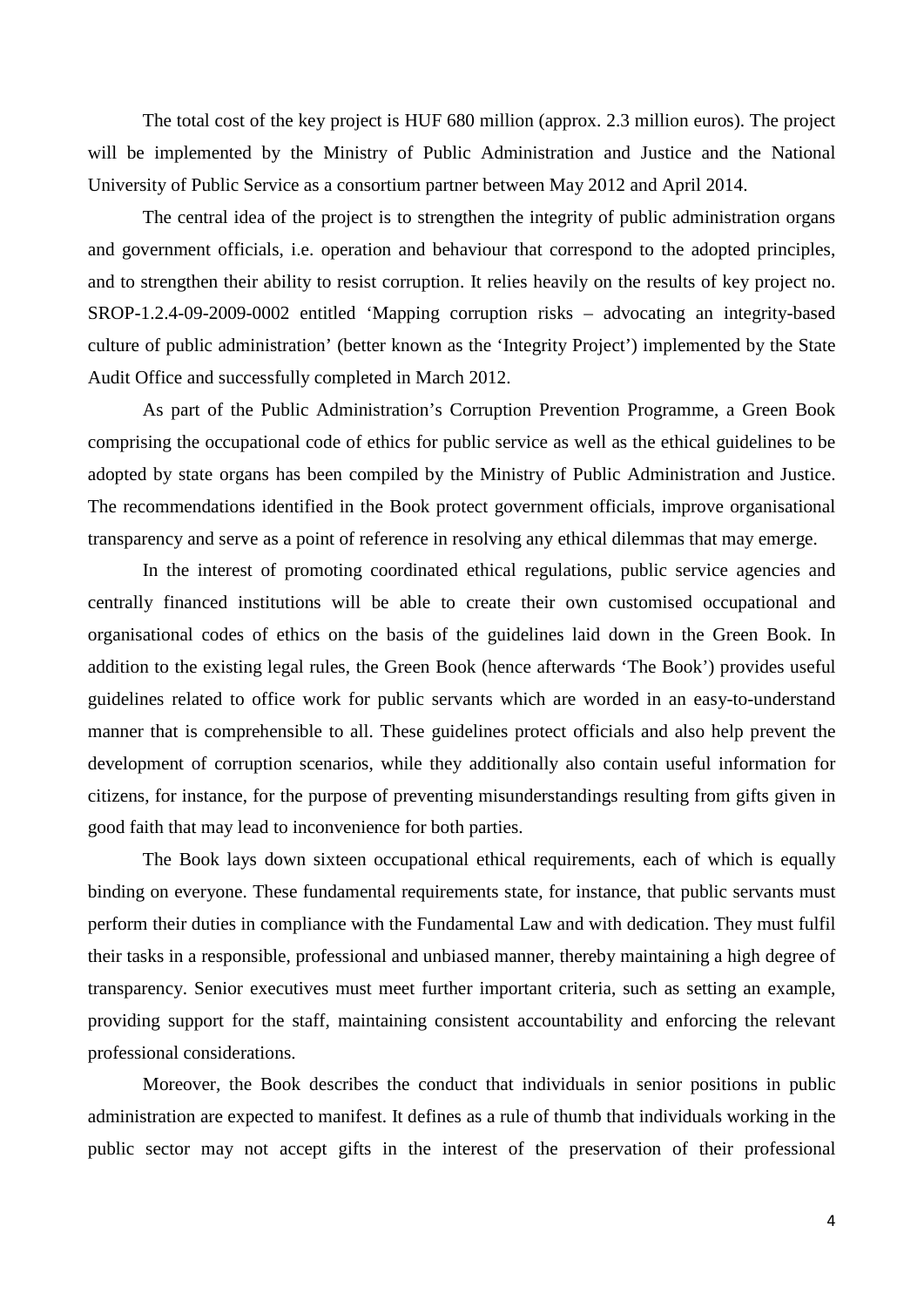independence. It also determines how public service workers are required to proceed against anyone that may wish to offer unlawful advantages or bribes.

Finally, the Book makes a recommendation as to how long individuals who previously worked in the public sector and subsequently found employment outside thereof may not enter into contact with state agencies in connection with issues that are closely related to the duties they performed in their former employment. This is done in order to prevent anyone from abusing their existing relations in the course of the administration of their affairs. In addition to making recommendations concerning the governing ethical norms in the public sector, the government also intends to support the practical implementation of these norms by launching training courses.

The handling of corruption risks within the organisations requires not only awareness and planning, but also a clear structure of accountability within the individual organisations. The integrity management system compels organs of public administration to face risks, identify the actions to be taken against these risks and to evaluate the effectiveness of these actions, which strengthens their ability to resist corruption.

Bearing these considerations in mind, the government passed government decree no. 50/2013. (II. 25.) on the integrity management system of organs of public administration and on the procedural rules applicable to dealing with lobbyists, which is the first statutory regulation expressly aimed at strengthening integrity in Hungary.

On 5 December 2012, the first anniversary of the signature of the declaration, the leaders of public bodies jointly evaluated their work and results achieved to that time point. Following this, the Ministry of Public Administration and Justice, relying on the funds earmarked for the State Reform Operational Programme (SROP), launched a key project entitled 'Prevention of Corruption and a Review of the Development of Public Administration' in order to reduce the level of bureaucratic corruption perceived by the population.

#### **The integrity management system in public organisations**

According to the new integrity management system for public organisations, independent state organs must appoint integrity advisors, who are responsible for the management of integrity as full-time or part-time staff depending on the size and level of corruption risks of the particular organisation. Integrity advisors report directly to the head of the organisation and, in certain cases, also to the supervisory authority.

Each organisation must set up strategic and annual integrity objectives, as well as an indicator system measuring their achievement. State organs (also) need to regularly assess the corruption risks that may affect them and evaluate the prevailing state of the internal control system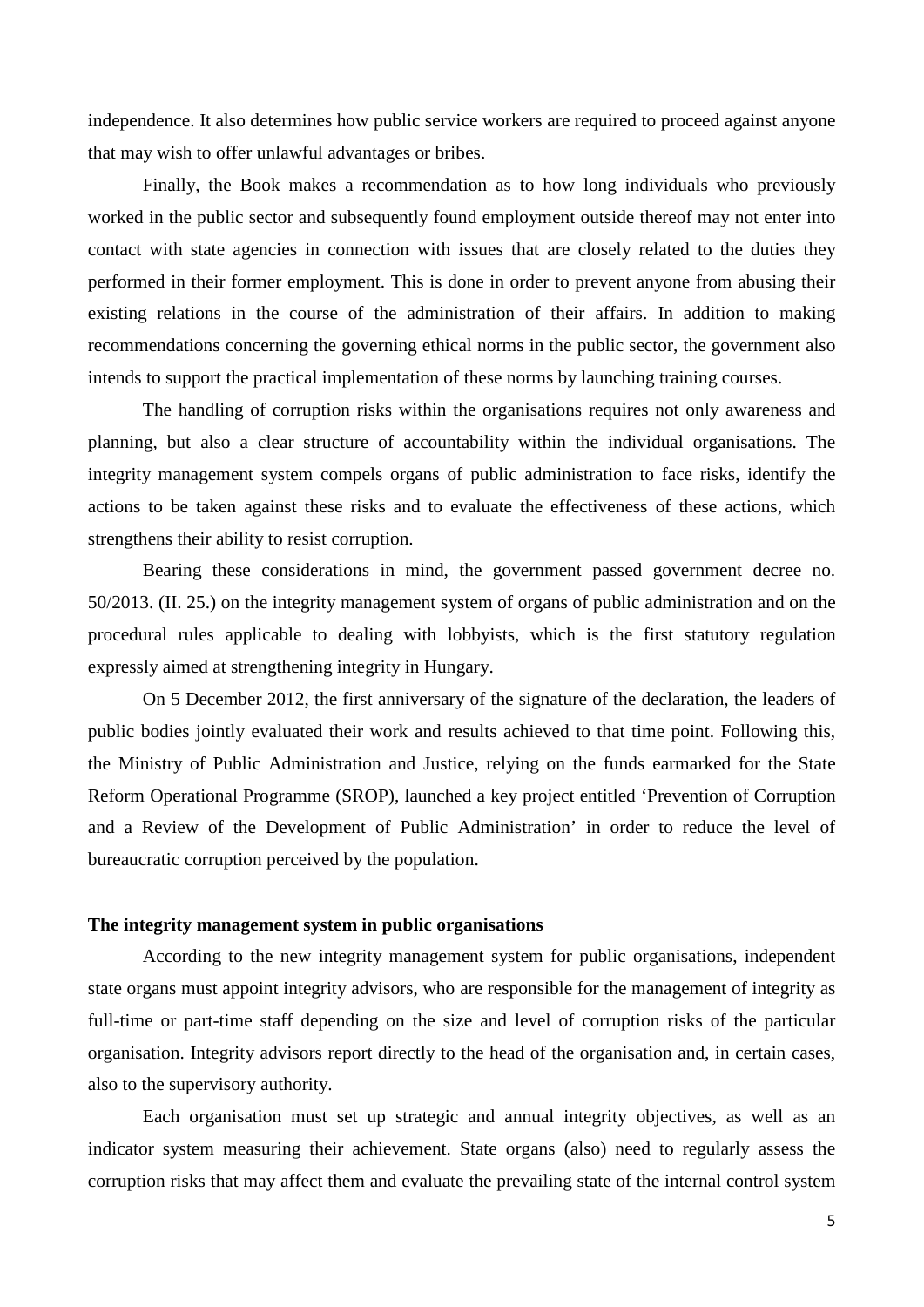intended for the elimination of these risks. Based on this, they have to make an annual action plan in order to remedy the deficiencies revealed. The results of the action plans must be monitored and communicated both inside and outside the organisation.

Based on the risks revealed, the action plans and the actions adopted, state organs must prepare an annual integrity report to be disclosed to the public.

The Minister of Public Administration and Justice is responsible for the development of a government level integrity management system and for the central coordination of local integrity management systems.

One of the main obstacles to curbing corruption is perceived to be its very low visibility (latency), which is partly due to potential whistleblowers' concerns about retaliation. In order to address such worries, the Government's Corruption Prevention Programme offers enhanced protection for whistle-blowing. The essence of this protection is to provide an appropriate forum and protection for those pointing out instances of misconduct and deficiencies in the operation of an organisation. According to the programme, whistle-blowers should be perceived as acting in the interest of the public rather than of their own. Based on the Public Administration's Corruption Prevention Programme, procedural rules and institutions for receiving and verifying reports from whistle-blowers and for protecting whistle-blowers should be laid down and established at state, branch and organisational levels.

The preparation of a new regulation regarding whistle-blowing reports scheduled for submission to the Parliament in May 2013 actually began in the autumn of 2012 with the involvement of civil partners and organs of public administration. During the implementation of the programme, training comprising targeted and differentiated components has been provided for most state organs. Besides transferring knowledge, the training mainly aims to raise the ethics-related awareness of officials and, focussing on practice, prepare them for handling corruption risks.

As a first step regarding the central Public Administration's anti-corruption training, the young persons included in the Hungarian Public Administration Scholarship Programme have already been attending corruption prevention training since August 2012. The new National Curriculum which took effect in the autumn of 2013 also includes information on anti-corruption actions, as a result of which the issue of corruption at the level of communities and the society as a whole is to become a component of ethics classes for 9 to 12 grade students.

Moreover, the government has also involved the National University of Public Service in its corruption prevention project. On 22 February 2013 further training leading to a diploma entitling the holder to work as an integrity advisor was launched. The objective was to train experts on public administration who  $-$  by adopting a strategic approach and becoming familiar with the operational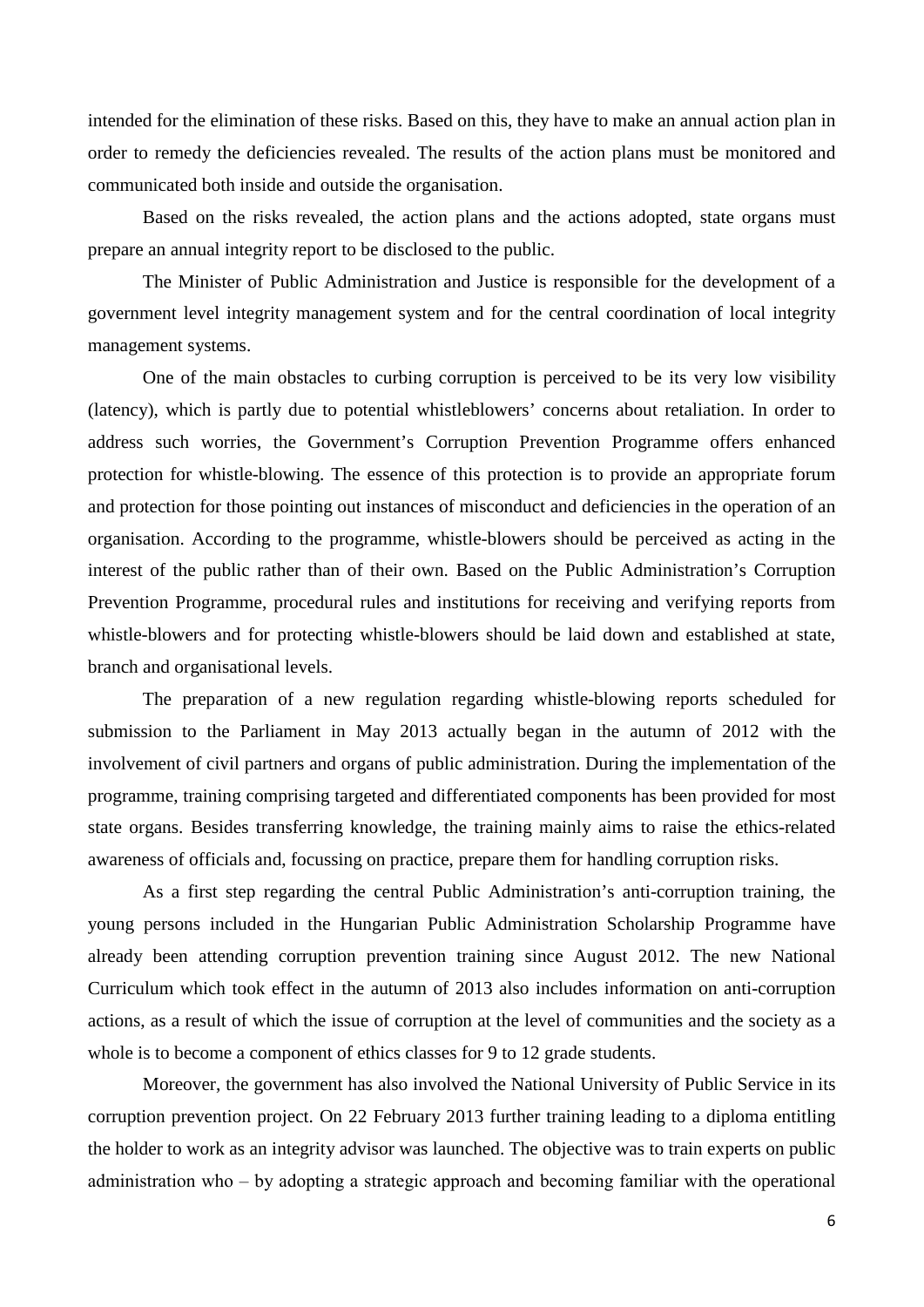and management system of the organs of public administration, acquiring organisational development technologies, HR management and the applicable legal, sociological and psychological aspects, and by coordination of any types of regulatory compliance tasks occurring in operation of public administration organisations ‒ will be suitable to fulfil integrity advisory duties. The tasks of the participants included support for the strengthening of the integrity management system within the particular public administration organisation, assistance with the establishment of processes supporting the development of the organisation in conformity with its strategic goals, adopted principles and values in accordance with the applicable regulations, support for the spread of a work culture based on the principles of professional ethics and, as a result, reduction in and prevention of the risks of corruption and misconduct. Approximately 100 integrity advisors have been absorbed by the public administration in May 2014. In addition to the above, their responsibilities will include the investigation of whistle-blower reports. The theory and practice of integrity advising have broad applicability in public administration, and may contribute to curbing corruption and, ultimately, to a fair, ethical and customer-focussed public administration.

Concerning the training, the strengthening of the personal integrity of public servants is the subject-matter of 1-day and 2-and-a-half day courses focussing on situational exercises and case studies, thereby facilitating familiarity with the tools capable of the proper management of corruption risk situations and deepening theoretical knowledge of corruption as a phenomenon.

Within the framework of the Public Administration Corruption Prevention Programme, dissemination campaigns based on unified principles but differentiated for each target group will be launched in order to improve public awareness and knowledge in connection with corruption phenomena and the attitudes and counter-measures that may be employed to effectively fight them.

Besides advocating the values that curb corruption, dissemination campaigns will be developed with the aim to seek to boost trust in the public service and promote an organisational culture that can detect and identify corruption, one that condemns and eliminates it. Furthermore, dissemination campaigns will help familiarise the broader public with the individual components of the corruption-prevention programme, promoting positive attitudes in the relationships between citizens and public servants.

In the interest of the implementation of the Convention on Combating Bribery of Foreign Public Officials in International Business Transactions, a briefing programme for Hungarian businesses will also be launched. The objective of the programme is to help businesses avoid unfair market conduct, especially bribery, also in their dealings abroad. It is the government's responsibility to inform businesses on potential legal ramifications and related consequences so that businesses can allocate their resources to increasing their competitiveness.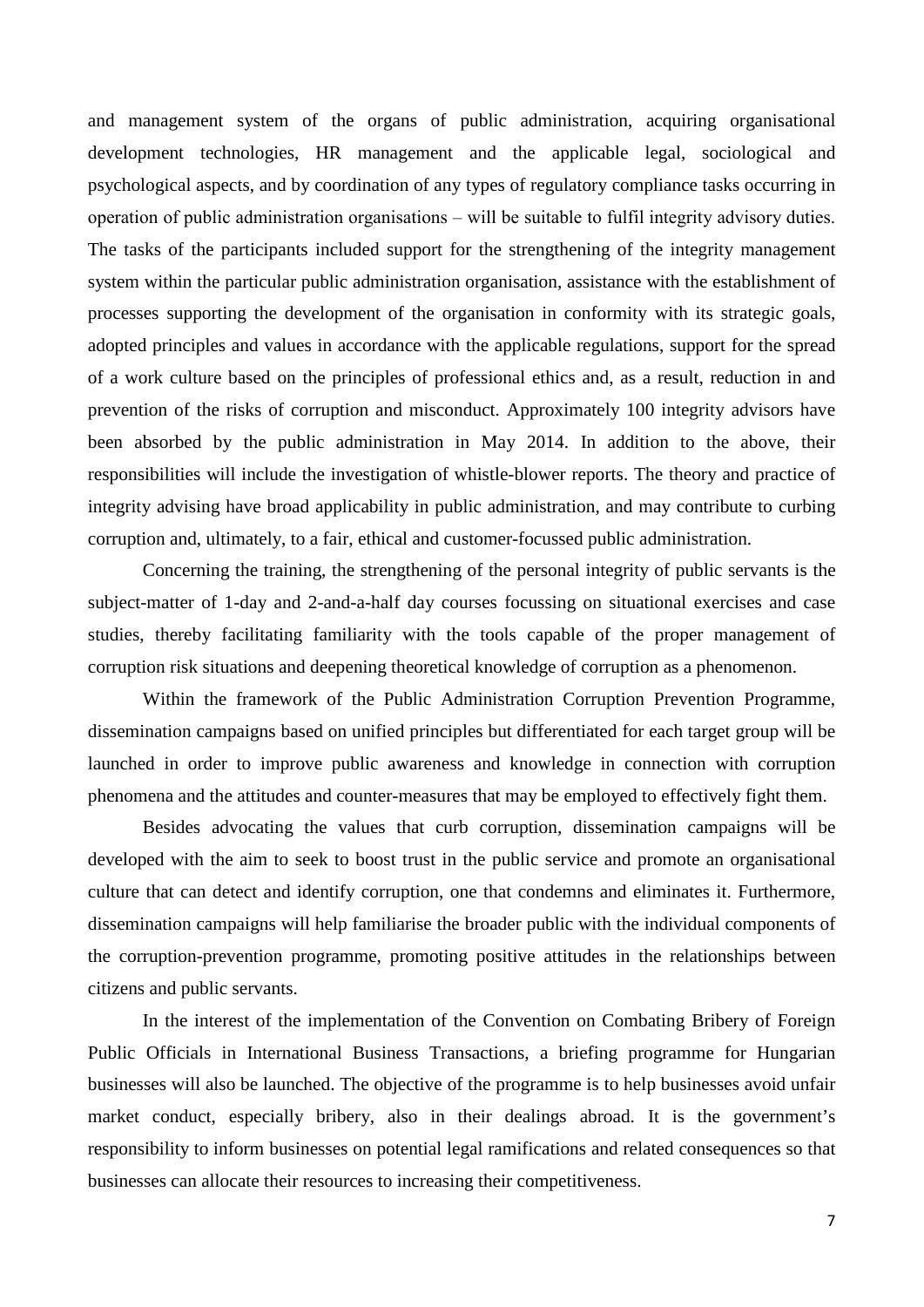Finally, a number of civil society organisations were involved in the drafting process of the commitments to be made in the framework of the Open Government Partnership (OGP), and later the final Action Plan was subjected to broad public consultations prior to its approval.

The Open Government Expert Working Group, which comprises both civil and governmental organisations, held its first meeting in September 2012, though prior to this time, the Ministry of Public Administration and Justice had provided opportunity to civil stakeholders to make their suggestions regarding the possible OGP commitments. The active and broad participation of civil organisations and citizens was assured by several Working Group sessions, the consultation with civil organisations prior to it and the general public consultation on the Action Plan before its final approval.

#### **Inner functional and organisational causations of corruption**

In spite of the rich and sophisticated new system for the implementation of integrity control in the public administration, in Hungary corruption remains a widespread problem.

The number of corruption cases in politics and the public administration has not decreased over the years. On 10 March 2014, several thousands of citizens marched through the capital centre against corruption and its spread at ministerial levels. When considering the extremely high incidence of corruption scandals on the coverage of national and local media, the picture that citizens get is rather bleak. However, in spite of departing from the often over-politicised role of media to depict lacks of integrity, this paper aims to start from within the administration, mapping those factors which to public officers constitute the main breed for corruption.

Low wages is above all the most quoted endogenous factor that accounts for corruption in the public administration in Hungary. All informants, save those working within ministries, have pointed out this major problem. T., the manager of one of the Land Offices located in the capital, indicates that:

'How to motivate young personnel to integrity? First by raising their salaries. If a young trained lawyer has to work at 110-120 thousands forints (less than 400 euro) a month, why do you think should be committed to act on integrity?'

M., who has worked for years as financial head of two hospitals, one in the capital and another in a smaller town, had this remark:

'Corruption is strong in the health sector. After all, doctors who have delicate jobs are poorly paid for EU standards. The gratuities come in from all sort of sources, how should doctors respond to all these opportunities, some of them very obviously belonging to their role?'

The weight of poor wages is very strong in the personal assessment of how a public officer is supposed to react to a perceived lack of integrity. Another element which is related to the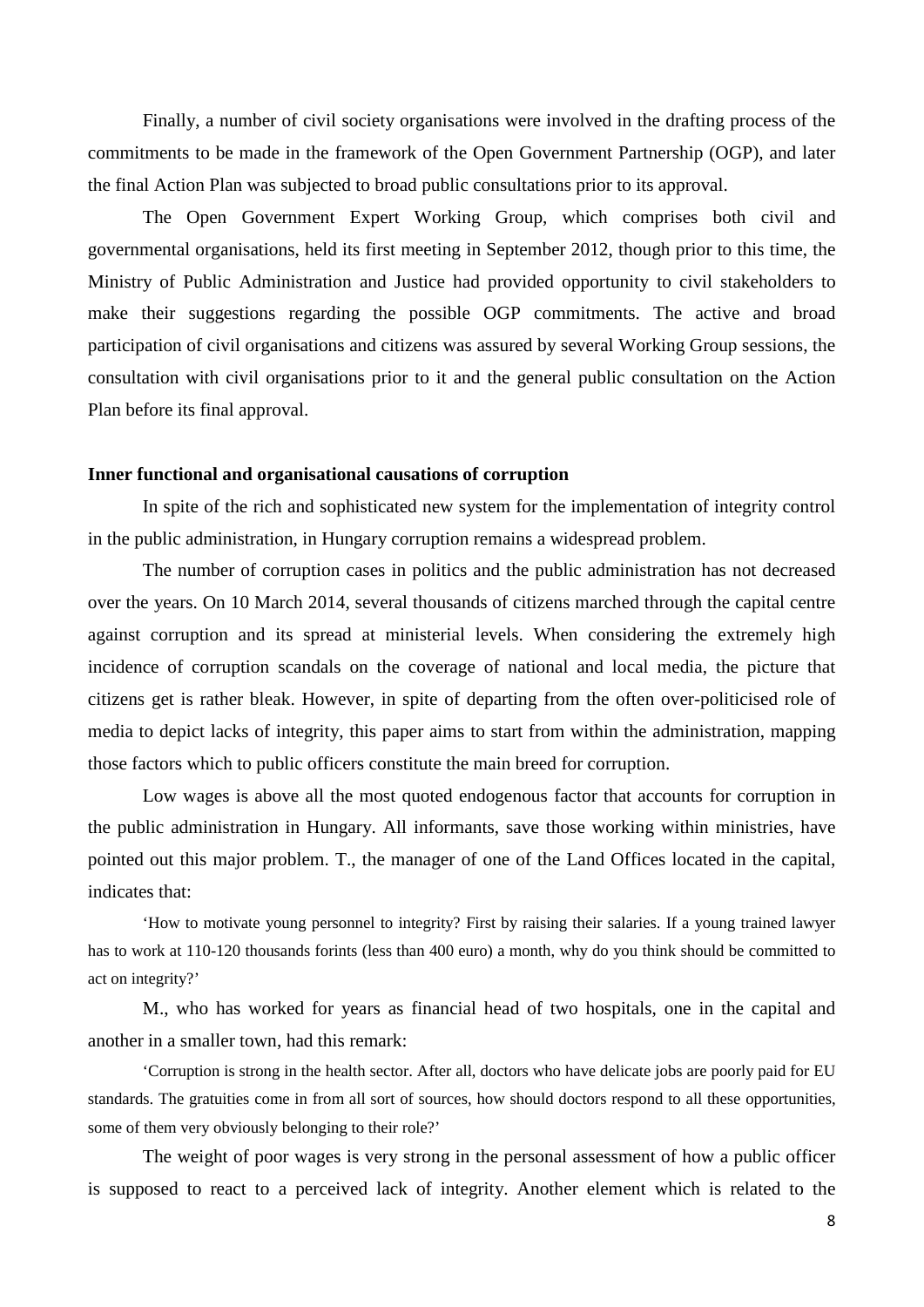individual context and not to the organisational one is the personality of the officers. It has come out from the interviews that a lack of integrity may be perceived as a result of a particular character of a person who should be less inclined to behave honestly or ethically.

G., working for the Interior Ministy, outlines this issue in the following manner:

'It mostly depends on the personality of public officers. Weaker characters are more prone to corruption. For instance, I come from a family with a military background, and I received a firm education. […] I think it is a good practice at our Ministry, solidly financial and family background is important for not falling into corruption. Most of them [the people working at the Ministry] are coming from lawyer-dynasties, their name is impeccable and it's their moral obligation to keep the family reputation clean'.

This citation underlines two aspects. The first is that integrity is directly connected with the firmness of an individual's character. The second is that moral obligations may become attributed to the family of origin, hence tightening the individual in a sort of inherited morality which is not exactly controllable from the self, and hence 'less corruptible'. A second aspect of the incidence of the personal character is provided by a generational explanation. One of the common points of the positions taken by the participants to the focus group concerning the possible social transformations that leads to the refusal of corruption is the idea that old-generation leaders are more resistant to trainings and indoctrination on integrity.

L., senior manager of a real estate company operating in Hungary, said:

'If the generation gap will not cease to exist it will be difficult to convince business people to do things cleanly. Many CEOs of today have been raised under socialism, and started to do business just after it. Imagine what does it mean. Everybody's hand washes each other'.

M. (quoted above) indicated that:

'people from the previous generation work with old reflexes. Things have started slowly changing, the PA (Public Administration) got changed, people changed. There is a substantial rejuvenation of the PA administrations, the young generation is taking over and these are those who do not share the habits of old generation. [...] But it takes at least two generations to change'.

In spite of this optimistic approach, some informants were less ready to admit that generational changes in the composition of the PA have increased integrity. One point which is not outspoken in the interviews, but is readable below the lines of the explanations to the persistency of corruption, is that the new generation does not occupy positions of power in the PA, or not yet. Even recognising the importance of the role of young personnel (all the interviewed integrity advisors were below 40 years of age), trained and indoctrinated on integrity, some informants concluded that a leadership which, for generational reasons, is not committed with integrity will never do good to the organisation, be that a public or a private entity.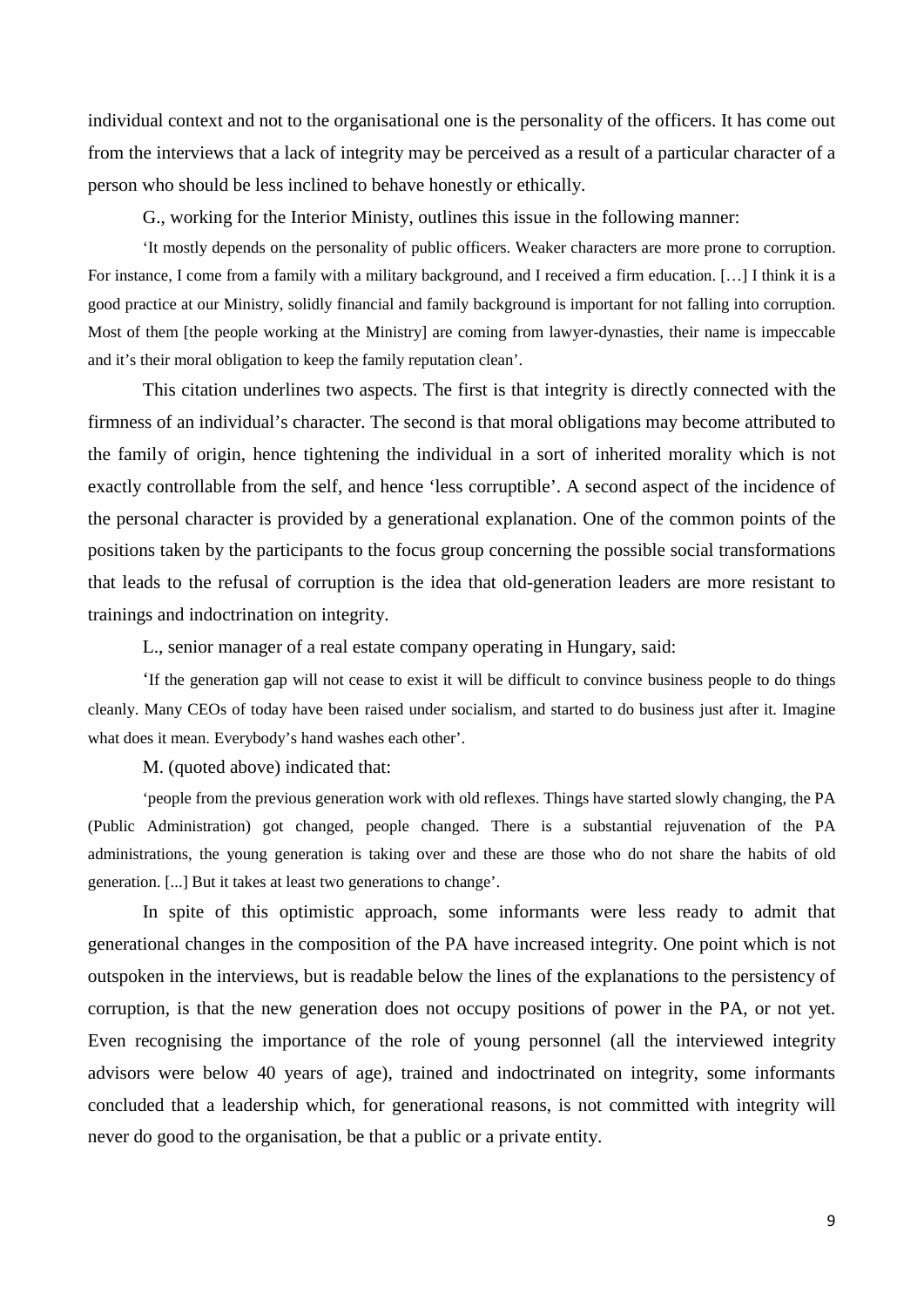The second order of explanations about the possible inner (i.e. within the organisation) causations of corruption concerns the organisational structure of the PAs. This topic is more complex and needs to be contextualised within a panorama of structural and organisational change that in Hungary has affected, and still is affecting, these organisations. Again as a choral voice among the interviewed, the idea that major and frequent government-level changes in the structure of the PA may bring potential challenges, among which is the risk of corruption, has been detected. None of the respondents wanted to comment on the reasons of these transformations, and some of them they clearly have seen as unwelcome or unnecessary, but they all agreed on the potential risks which transformations may be bringing about. For instance, in the case of the Land Office which manages estates and housed-properties, Z., who occupies a high managerial position, lamented about the recent downsising of the organisation. He warned that, because of the lack of personnel, a longer time for processing each request of purchase or building will be expected. 'As everyone knows' – he commented – 'long processing times of services bring in corruption. When we expect more than six months for each cases it may happen, as it was in the past, that intermediaries who offer quicker services in exchange for fees will mushroom'.

The speed of service delivery has been individuated by many respondents as one of the positive factors for achieving integrity. This has been saluted as a positive development by some of them who indicate that 'a managerial and efficient functioning of the organisation will improve the relationship with customers', as it seemingly has, according to three respondents, thanks to a number of innovations. The first concerns the introduction of online documentation, and of what some of the informants call e-administration. 'It is important to realise that when everything will be available online there will be little space to murky practices. The point is still, however, that a large part of Hungarian population is not knowledgeable on these new technologies' (T., mentioned above).

The second positive development concerns the changes in the office space and in particular in the administrator-customer relation. The planned avoidance of face-to-face interaction within a close office space seems as one of the solutions for avoiding falling into 'old habits'. P., a successful leader of a Land Office who has resisted reorganisation following the new government electoral success in 2010, pointed out that avoiding having a customer in direct contact with one administrator is a key integrity strategy. Re-designing the office space has, as a matter of fact, been considered as one of the possible solutions to avoid the temptation of corruption. Also, J., labour safety officer, has indicated that it would be preferable to have two inspectors instead of one as 'two bribes are more expensive than one', unless this is not allowed by the number of personnel available. In general, the assumption that long processing times were one of the vexation points for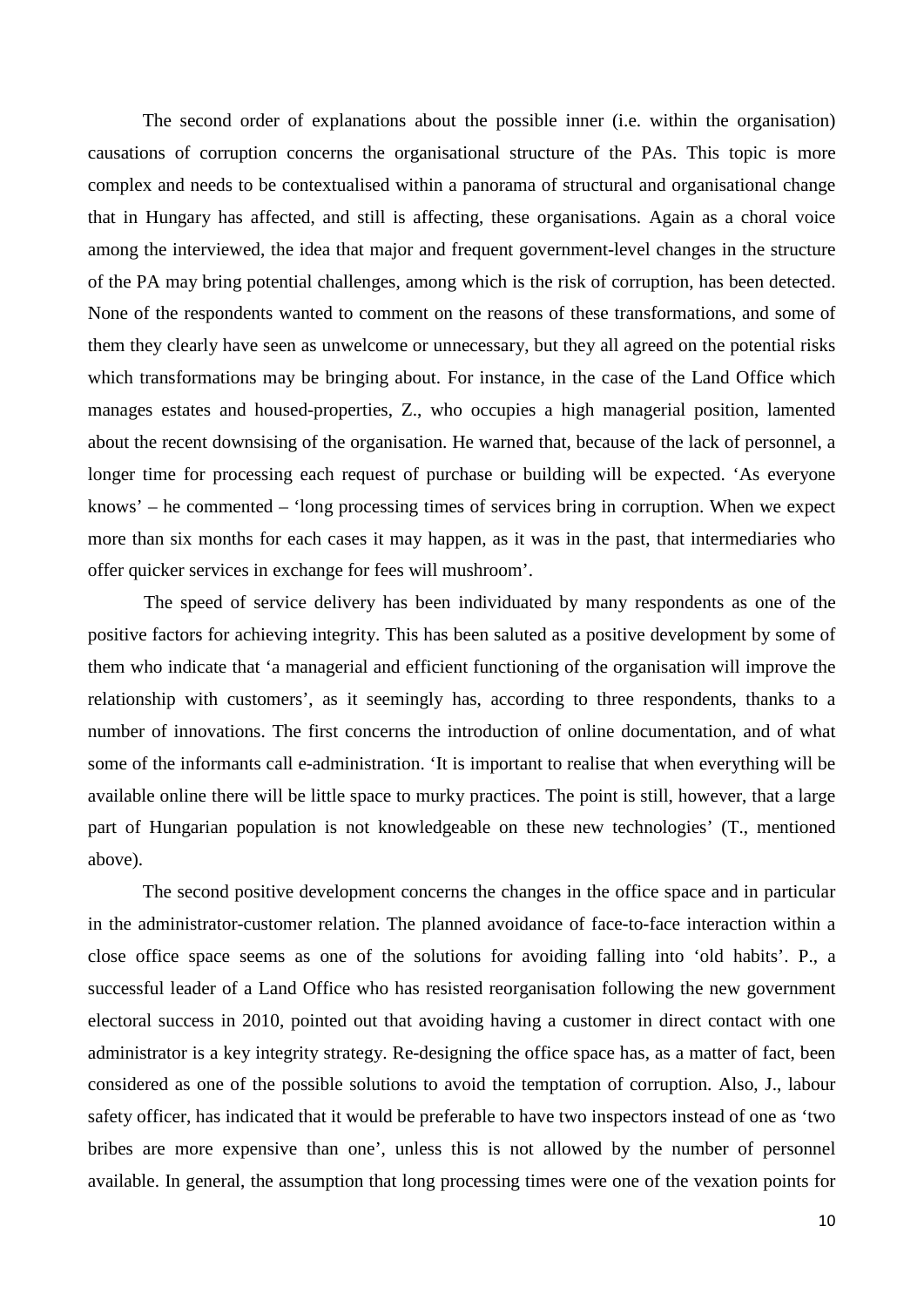the PA since the socialist period is a commonly shared one. Hence, fastness and transparency (here intended as avoidance of face-to-face interactions in close offices) are among the most quoted positive development concerning the interaction with customers.

#### **The moralities of public work**

The issue of an alleged lack of morality in those public officers who seek their own interest through bribes, gifts, favours and the like is another point of wide debate in the ethnographic approaches to corruption. As in the case of law, morality is not accepted as a homogenous underlining explanation of corruption by most anthropologists. Pardo's book (2004) is an exception: he insists on the importance of treating corruption through the analysis of different, often conflicting moralities that reflect the hierarchies and constellations of power through which corruption is deployed. Morality is, however, always used in plural by him and the other anthropologists who emphasise, theoretically or methodologically, the relevance of the ethical approach. This stems out of the idea that there is not a single morality on the confutation of which corruption is constructed, because moral stances are in continuous transformation and very much context-specific.

This perspective seems to contradict the classical approach of western political science and political philosophy which, drawing on Aristotelian traditions, has attempted to explain how and why certain societies are able to produce accountable, 'rational' and transparent forms of government whereas others cannot (see also Rothstein and Eek 2009). Morality is of course not the only answer, but it plays a major role in building what some have called social contract, others trust, cooperation, modernity and so forth, seen at the core of democratic government. Moral claims are, however, undeniably important for the study of corruption.

Anthropology's downplaying this aspect is not to be seen as intentional, but rather an expression of the methodological approaches of ethnographic studies. On the one hand, the simplistic relationships that some of the Northern American scholarship has through the years drawn between morality and development, social trust, social capital and civil society (Banfield 1958; Fukuyama 1995; Putnam 1995, 2000) has been the theatre of long debates in anthropology, sociology and even political science (Silverman 1965; Miller 1974; Muraskin 1974; Tarrow 1996; Meloni 1997). If the ethos, in Banfieldian terms, becomes *the* answer to socio-economic problematic phenomena, among which are clientelism and corruption, then there would be little need of ethnographic and empirical works on these issues. It would be sufficient to establish some measurement scales for morals and values and to apply them in different regional contexts to detect variation patterns of corruption. However, one of the most problematic aspects of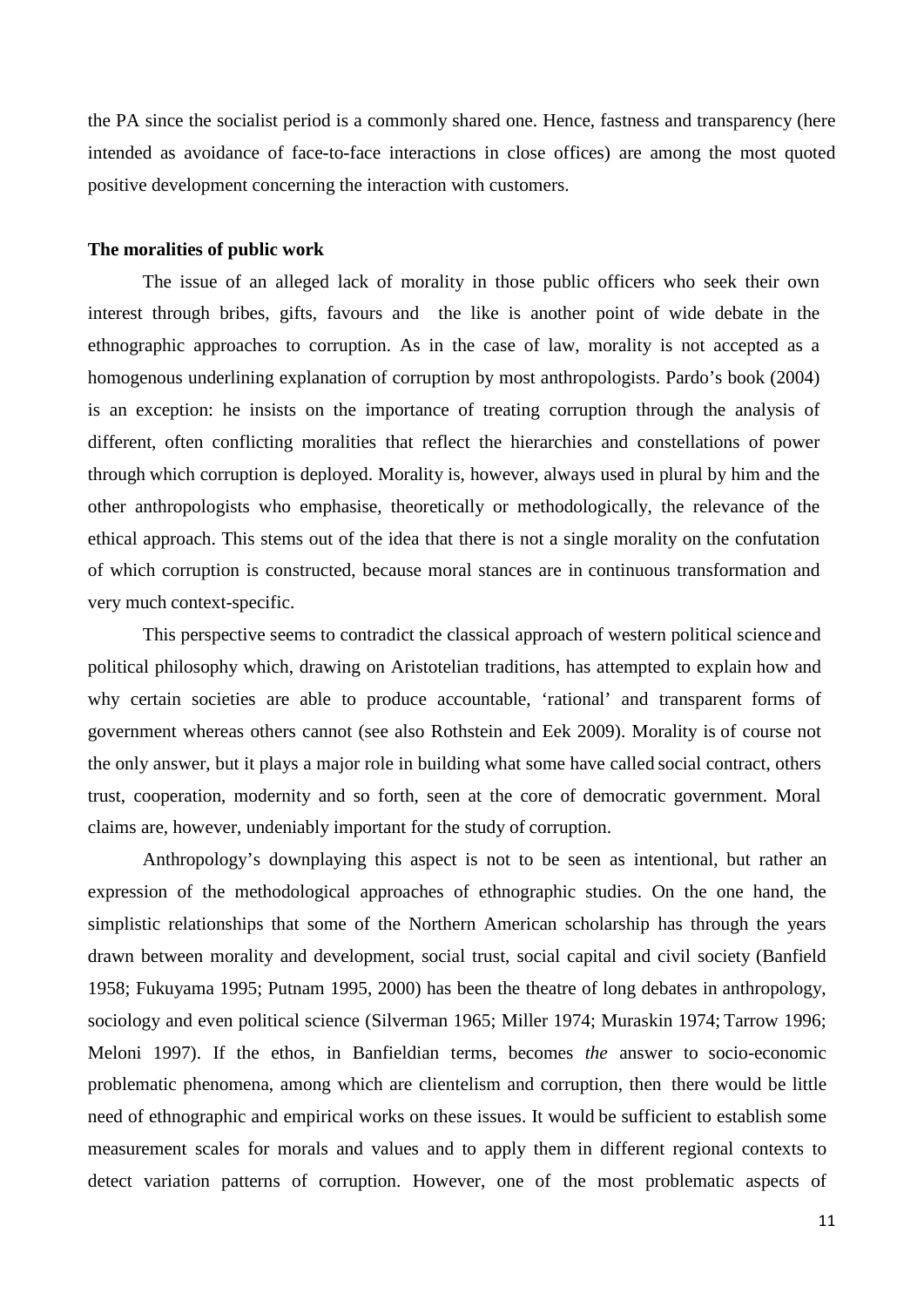corruption is that it is a highly social-specific notion, and it is almost impossible to draw generalisations about its moral undertones. Although tempted to do so, there is not a single way a scholar could fruitfully apply the amoral familism paradigm to contexts as different as Latin America, Eastern Europe or Africa, and within them to different regions all affected similarly by this phenomenon. This is not to support the well-known anthropological claim for particularism, but it is to underline that methodologically the ethos approach does not work. The role of the state, the local tradition of social movements, the role of identity building ties, of informal networks and practices of exchange all have different meanings which, as Yang underlines for the Chinese case (2002), spring out of different cultural backgrounds at different strategic time points.

On the other hand, if morality plays a central part in ethnographic investigations of corruption, the problem is that it is a polysemic notion. Anthropological accounts of corruption have tended, sometimes even uncritically, to draw on the opposition between rational legalism and moral connectivism. Rational legalism is the framework in which bureaucratic, anti-corruption informed views of the social order should impose an efficient reality in which illegal practices, informality and shadow zones should be completely absent. Although none of the reviewed works explicitly makes use of this dichotomy for methodological purposes, it is present in many of these studies. This makes also a point about the distinction between grand and petty corruption, as below, but here it is necessary to understand the different social fields to which this distinction is applied.

Rivkin-Fish (2005), in a study of corruption in the Russian health care system, shows that one of the functions of corrupt practices in postsocialist Russia is, unlike under socialism, not to work side-effectively to fill the gaps of the central planned economy, but to provide venues for generating mutual trust. Market economy, in her ethnography, has brought about what people feared the most: a lack of or a diminished space for social interaction, and corruption is used to fill this gap. In the study of a rural village in Slovakia, Torsello (2003) noticed a high degree of ambivalence between people practices and discourses of trust, particularly in institutions. In several cases people who had vehemently reacted against the municipal administration and the agricultural cooperative denouncing absolute mistrust in them, actually turned to these institutions for services and goods. This ambivalence was part of a set of strategies that he termed the need to 'invest in social relationships', which is a slightly different claim than Putnam's recent distinction between bonding and bridging social capital. The morality of actions was at issue there, not the constriction of social arrangements: one could feel morally irreprehensible even if he said and did different things because the need not to lose contact with personal networks was generally to be hoped, desired and hence deemed as a value. Similarly, Rivkin-Fish describes how the gift and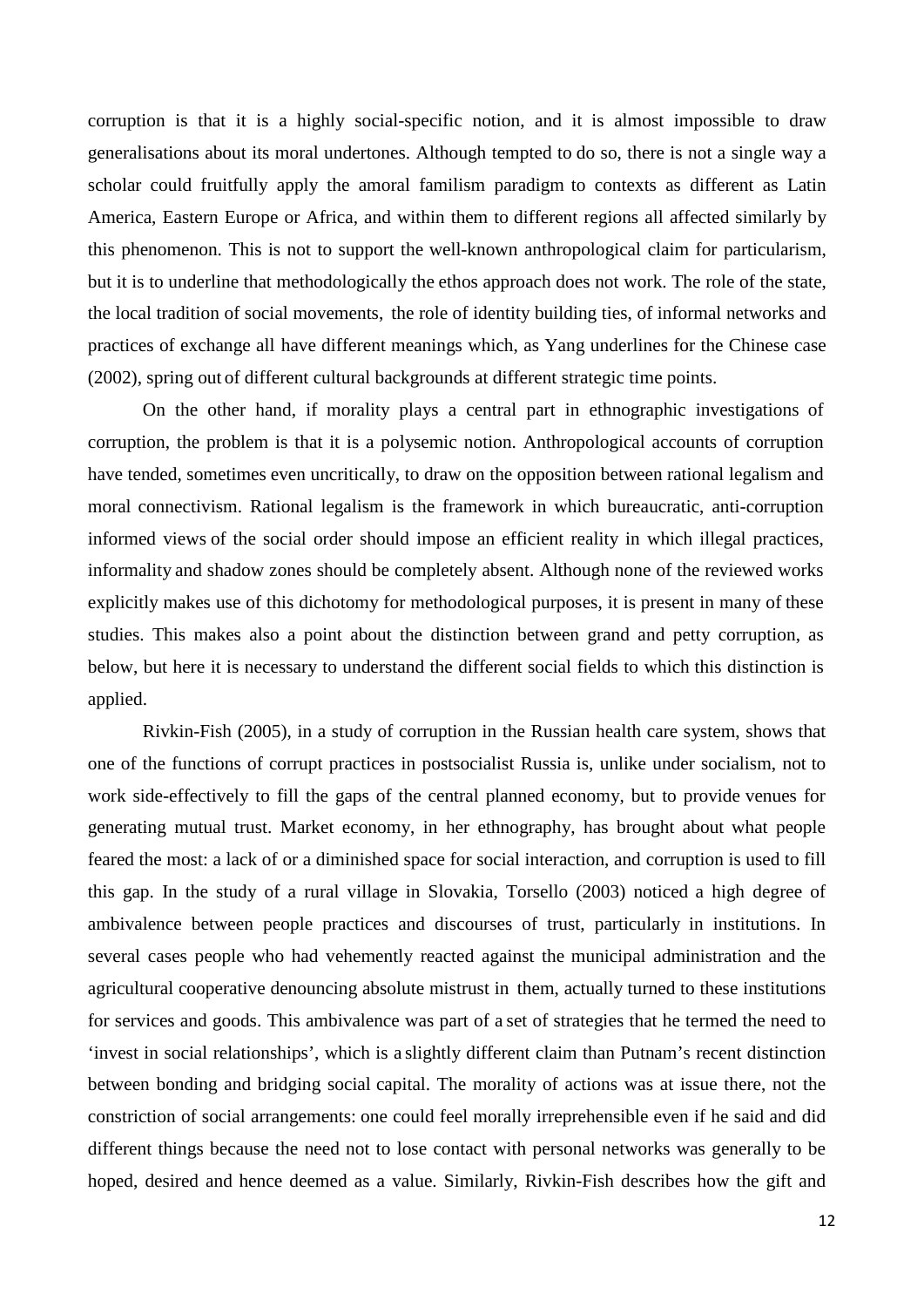bribe system working in the health care sector in Russia (and common to all postsocialist Europe) has been strongly affected by the introduction of money in these transactions in recent years. Money can actually endanger the morality of corruption or, as it has been observed in several other mainly African contexts, radically change it.

Oliver de Sardan (1999), in one of the most theory-oriented anthropological contributions to corruption, makes use of the notion of 'moral economy' to refer to the African case. To him the key for understanding the widespread diffusion of corruption in the African continent is to look at its 'banalisation and generalisation' in everyday practices and discourses. He sees corruption as a realm of rumour and gossip, where the political and the social become intermingled and semantically determined for the single actors. Thanks to a number of culturally constructed practices (gift giving, brokerage, solidarity networks, predatory authority and redistributive accumulation), corruption becomes banalised as a commonly accepted and esteemed practice. In these contexts, according to him, actions which refuse openly and decisively compliance with such practices are amoral because they provide space for egoism and lack of care for the others.

A similar point is made by Hasty, in an insightful study of anti-corruption officers in Ghana (Hasty 2005). Hasty had the privilege of being a journalist in addition to being trained as anthropologist and this disclosed to him access to a number of documents and personalities which for 'common ethnographers' would have been easily out of reach. He describes the personal character and actions of an official working in an anti-corruption public office who strived to maintain an image of integrity in spite of the many forms of desire that shape corruption as inherently social practices. Self-discipline is used as a counter-morality (my term) to the indulgement in these desires: the official Hasty described refused to take food and drink gifts (except for soft drinks) that are extremely common in several African contexts, at the expense of being seen as a bashful, asocial person who lives a retired life, and thus morally suspicious in his social environment. This behaviour is in open contradiction with the morality of corruption, in western Africa called 'to chop', or 'eat', where conviviality and participation in large and lavish banquets is seen as an almost natural consequence of the flow of material (money and wealth) and immaterial (power) desires.

From these approaches it emerges that corruption is often grounded in different, if not conflicting, moralities. Not only is the polarisation between public versus private good extremely problematic to most anthropologists (Torsello 2012). Also, the very idea that corruption should be deemed as amoral in an a priors perspective is to be rejected. The concurrence of a number of culturally determined, as well as historical (fruits of the profound institutional transformation of, for instance, postsocialist societies and postcolonial states) factors and variables, is to be taken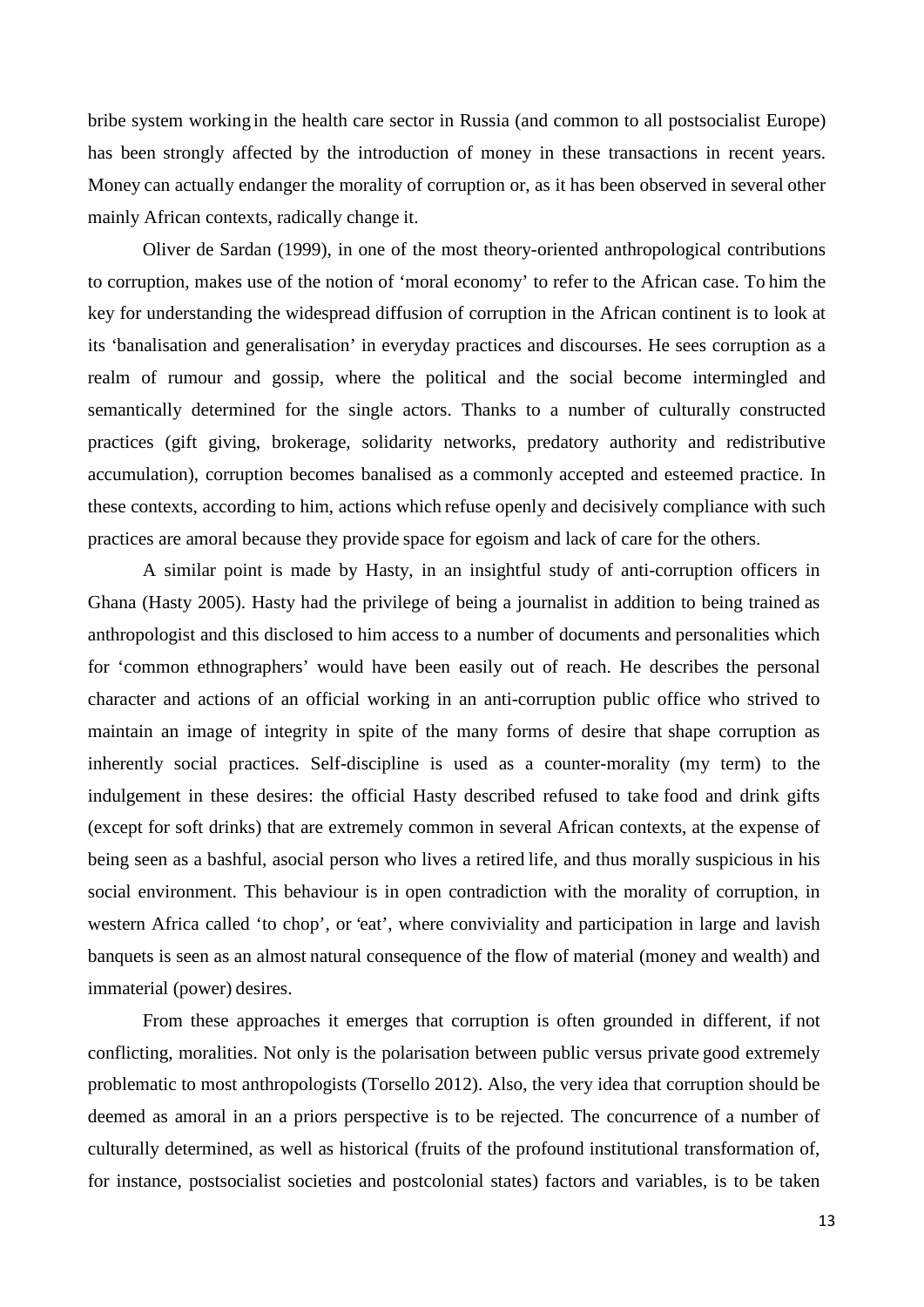into account when attempting to map these moralities and the ways they acquire public meaning.

The Hungarian case is exemplary of what I call 'bounded morality'. Bounded morality is a condition of a moral standpoint which is, in principle, incompatible with corruption and other legal transgressions. All respondents agreed on the point that, in order to improve its performance, to gain public 'face' and to increase citizens' trust, the PA in Hungary needs to act with integrity. In the eyes of E., who works at the Ministry of Justice, 'the more I study the complex mechanism of the Hungarian public administration, the more I realise that managing its organisational structure means lustrating its integrity'. There is a profound commitment towards showing integrity to the public 'to provide an example' or to 'gain back trust that was undermined in the past', or 'to provide the right price to a country made up by competent and highly promising people'.

Morality in the exercise of the public role, however, is imperfect. There is a point, which appears clear in some of the interviews, and even more in the focus group discussion, up to which the morality cannot ascend. It is like the awareness that above a certain (power) level there can be no control; there morality does not apply any longer. D. (who works in the health sector) indicated that '[in public procurement] from the top management level of public organisations clear instructions are given on who should be made the winner of these tenders'.

Another explanation addresses the strong hierarchical system that characterised Hungarian PA, hence mid to low level managers and administrators are 'defenceless'. The kind of resignation that administrators encounter due to this bounded morality is readable in their admittance that no one has ever been convicted because of this (corruption) crime in their working sphere. F. (Labour Safety Office) indicates that 'fines are not particularly high: starting with 30 thousand huf- up to 5- 10 milion (which is extremely rare). Usually the lowest fine is identified if anything at all. The practice is that the first occasion is overlooked, the employer is usually given a notice. Only the second time a fine is imposed'. M. (see above) declares not to have ever seen anyone convicted because of corruption. On the other hand, M. admits that in some occasions in past cases people who opposed the system were all relocated or some even lost their jobs. This is explained as a level to which moral standards and ethical codes do not apply, and this is a level on which no control can be achieved, if not from the top.

In the business-government relationship a ping-pong game is constantly played by the former denouncing the latter of lack of ethical standards, and vice versa. In the course of the focus group, the business executives all, diplomatically due to the presence of public administrators at the same table, came to the final point that, were not for the 'political factor', business would be cleaner and more thriving in the region (meaning Central Eastern Europe). It is worth underlining that the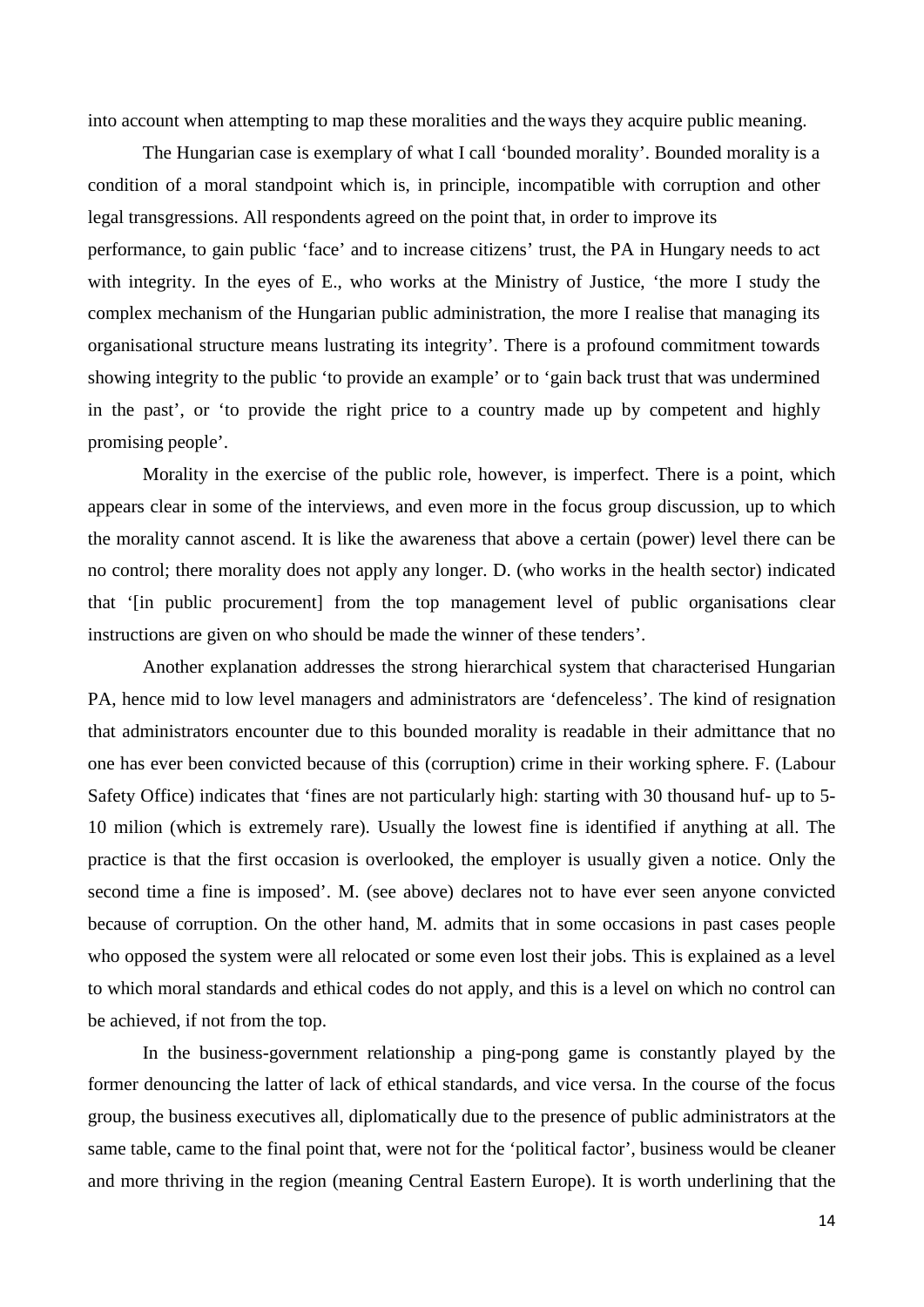'political factor' is rarely applied to local governments and other forms of the decentralised PA. To the business people in the room, politics was an untouchable arena which cannot be accessed without 'being ready to follow different rules'.

#### **Cultural explanations**

The bounded morality which undermines citizens' trust and provides a negative, substantially unchanging, picture of the PA in Hungary, in spite of the concrete positive developments, has its own cultural explanations. The particular questions which asked informants to pinpoint a number of cultural features of corruption in Hungarian public administration (and in politics at large) were some of the favoured ones. I expected this reaction as I thought about what De Sardan and Blundo call 'the banalisation of corruption (De Sardan and Blundo 2006 and also see the contribution on Italy in WP4 D. 4.2). However, resorting to a cultural explanation was in this case not used for finding some sort of abstract or exotic pretext: it was a genuine argument constructed on different scales.

First, the excessive hierarchy and rigidity of the PA organisational cultures was one of the factors that accounted or the slowness to change. T., working in the Ministry of Interior, indicated that 'a change of culture is difficult when the organisation is too rigid, and rigidity is part of the things that need to be changed'; in other words, this is an inherited factor from the past. The same applies to other aspects that are explained as 'reflexes of past practices'. One of them is the idea that leadership should set the example, and that grassroots initiatives are short-living. In this explanation one can probably find a touch of what some commentators have called the 'post-totalitarian culture' as one common characteristic of the structure of organisations (and I would put also business here) in postsocialist Europe which still have strong verticalism.

Second, another type of cultural explanation refers to petty corruption practices, such as those of gift giving. It is commonly recognised, by the respondents belonging to the PA, that gift practices are part of Hungarian culture, in particular with reference to reciprocating favours received. This practice seems to be still widespread, according to examples given by the interviews. One tone in which the issue was presented was of annoyance. P. (Land Office) indicated that 'it is a cultural habit which is difficult today, for example in the case of Christmas gifts. It is clear that we cannot accept them, still for the customers they express a degree of assurance, that they can continue to be taken care of properly by our office'.

In other cases there has been reference to ethic guidelines within the organisation that allow only small gifts, such as those with a value of up to 5.000 forints (17 euro), whereas for higher values the officer should ask permission by a superior. The proposed solution, in the case of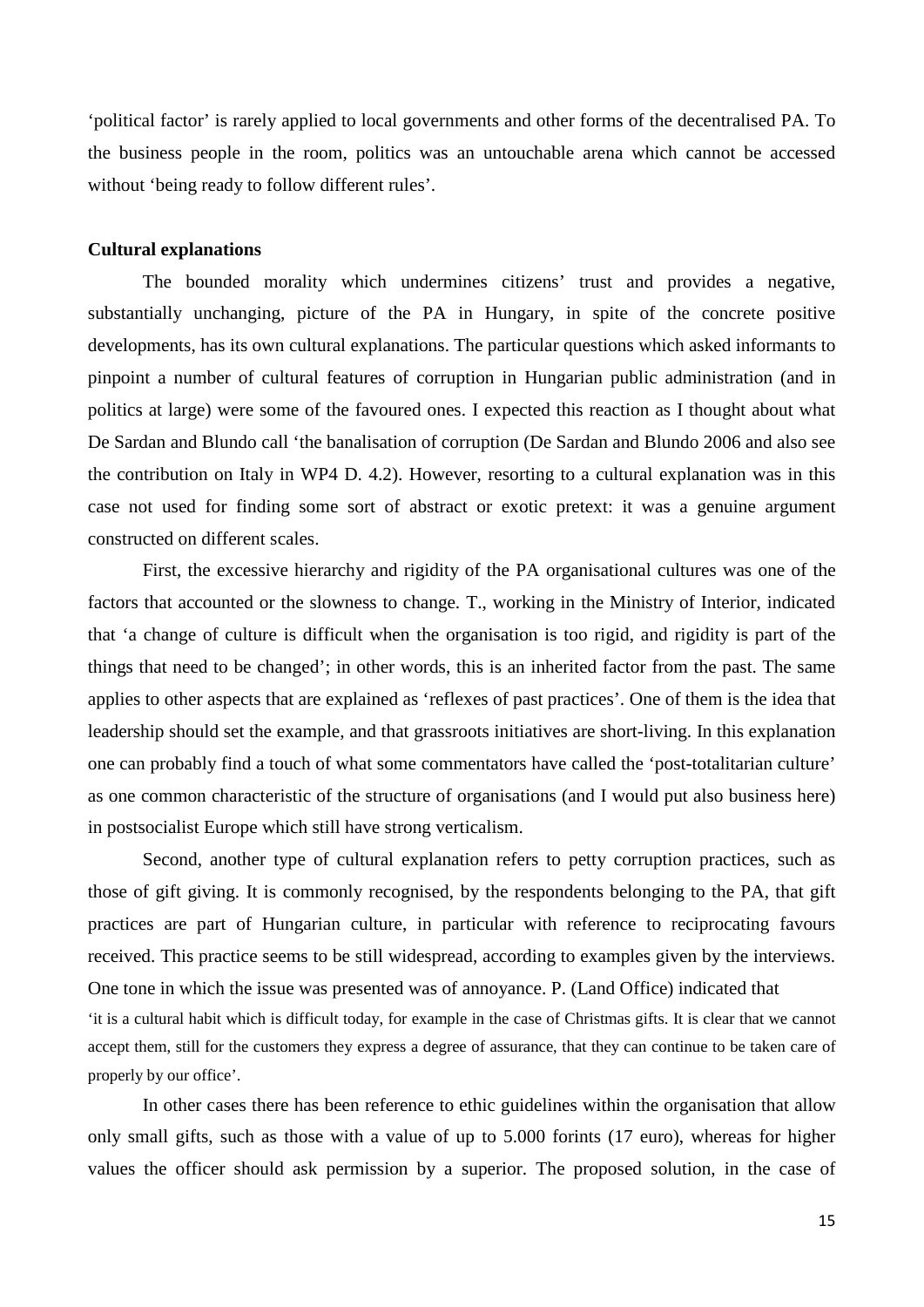accepting gifts, has been indicated that they 'ought to be shared by the office', since this practice seems hard to die. Particularly problematic is this issue in the health sector. Not only are bribes and gratuity payments a widespread practice in the patient-doctor interaction, but the morality of gift providing is very strong and still unchallengeable. For instance, I have recorded several stories of women who before or after giving birth were puzzled by the safe ways to provide their gynecologists and nurses with 'tokens of gratitude'. The issue was not simple: they approached state doctors who diverted them to their private consultation hours. In this case, even though the treatment and care during the delivery was expectedly provided by a doctor enrolled in a public hospital, the care during pregnancy was done privately, and subject to fees. What is more, in order to secure the presence of the doctor during the delivery, women were 'morally' forced to provide a further sign of gratitude to their doctors, since it might have easily happened that the doctor was not on duty on that day. This is a particularly sensitive issue, since cases in which the patients did not understand the system (for instance because they were foreigners) ended up with a worse quality of care and a sort of indifference, sometimes culminating with the absence of the doctor at the crucial moment.

Gift exchange is seen by the respondents as a product of Hungarian culture, whose origin dates back to different time époques. It is worth noticing that a number of historical explanations have been given to the resistance of cultural practices underlying corruption, such as gifts, favours or informal relations. One respondent went as far back as to the Turkish domination (XVI century), stating that at the time Hungary was divided among three ruling parties (Hungary, the Ottoman domination and the Habsburg king) and the only way out was to jiggle among them, satisfying at turns the requests of one or another through 'informal channels' (Z., see above).

Another informant, N. from the Ministry of Justice, indicated the double rule under the Habsburg Kingdom as the origin of cultural practices that today support corruption. In his view, having an administrative centre in Budapest which depended on the decisions taken in Vienna corrupted the public morale of local administrators. This 'culture of corruption' (his words) was consolidated further during the socialist period, as the role of Vienna was taken by Moscow. Hence, these explanations point out that exogenous factors, according to the informants, have accounted for the crystallisation of practices and beliefs that may give rise to corrupt behaviour. The indication that culture is responsible for these practices is utterly expressed and shows awareness, on the side of the public officers, that these may be difficult issues to be tackled since culture is resistant to institutional and organisational changes. On the other hand, such as in the case of the health sector, one finds, along with the suggestions of ethnographic data on other countries and according to the 'historical explanations' provided above, that cultural interpretations of corruption may easily fall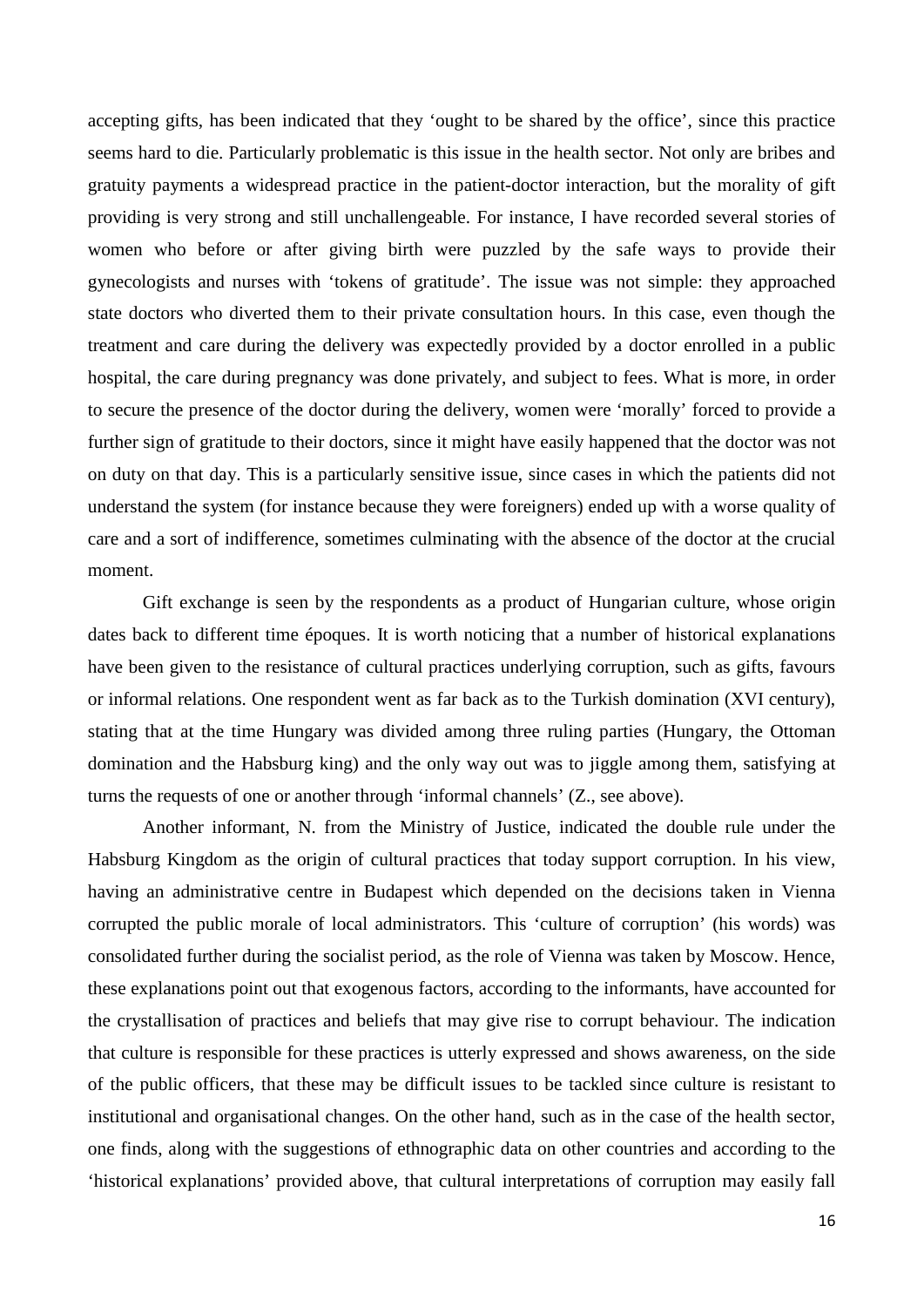into the trap of becoming wrapping paper to conceal the thorough nature of the phenomenon and the reasons for its resistance to change. A final insight into this problem can derive from the analysis of the role of the media in disclosing corruption scandals.

#### **Public discourses on corruption: The role of the media**

The final topic of this paper concerns the role of the media in dealing with corruption scandals and the perceived importance that PA officers attribute to this. Over the last six years national media in Hungary have been very active in denouncing corruption cases. In a study conducted on two of the major newspapers (Népszabadság and Magyar Nemzet) in 2012, we have found that the number of articles dealing with corruption (at both business and politics levels) outnumbered those of two major Italian newspapers (La Repubblica and Il Giornale) by 20%. This is not, as can be guessed, because in that year cases were few in Italy (a country with six times the population of Hungary), but simply because there seemed to be more treatment. How is this interpreted by those working in the PA?

The interviews highlighted two points relative to the role of the media in constructing public discourses on corruption. The first concerns the images that the media render to the population of the country's political and bureaucratic machinery. The second has to do with the educational role of information and knowledge sharing about corruption with the citizenry.

As for the first point, although a common view was that media has the duty to expose corruption scandals, even though many of them are only at the level of allegations, since this is a sign of democratic rule. Here, the emphasis on freedom of speech is particularly strong, also due to the former experiences of this country with a totalitarian regime. On the other hand, some respondents pinpointed the counterproductive role of the media in exposing this phenomenon. 'Media spread the dirt everyday, how can one expect citizens to be trustworthy of the administrative organisations of our country?' (Z.) was one answer. Another described the situation in a more complex manner:

'Commercial media is driven by financial interests, it goes after loud stories, therefore the image they try to project is necessarily distorted. Public media is also not reflecting the "truth", they are distorted by the political interests of certain party or parties, they act as a voice of the ruling party. This is also a form of corruption. [...] But I understand the role of the journalists, they have to be able to write to get paid' (M.).

'Media play a negative role in this story too, they rived out certain parts from the original context and presented them as pathetic, empty words. This approach is typical of the media and some civil organisations nowadays. Therefore what is needed in this situation is some trust in the society, between PA and civil society, media, no one wants to give a little bit of credit to the other party in this respect' (J.).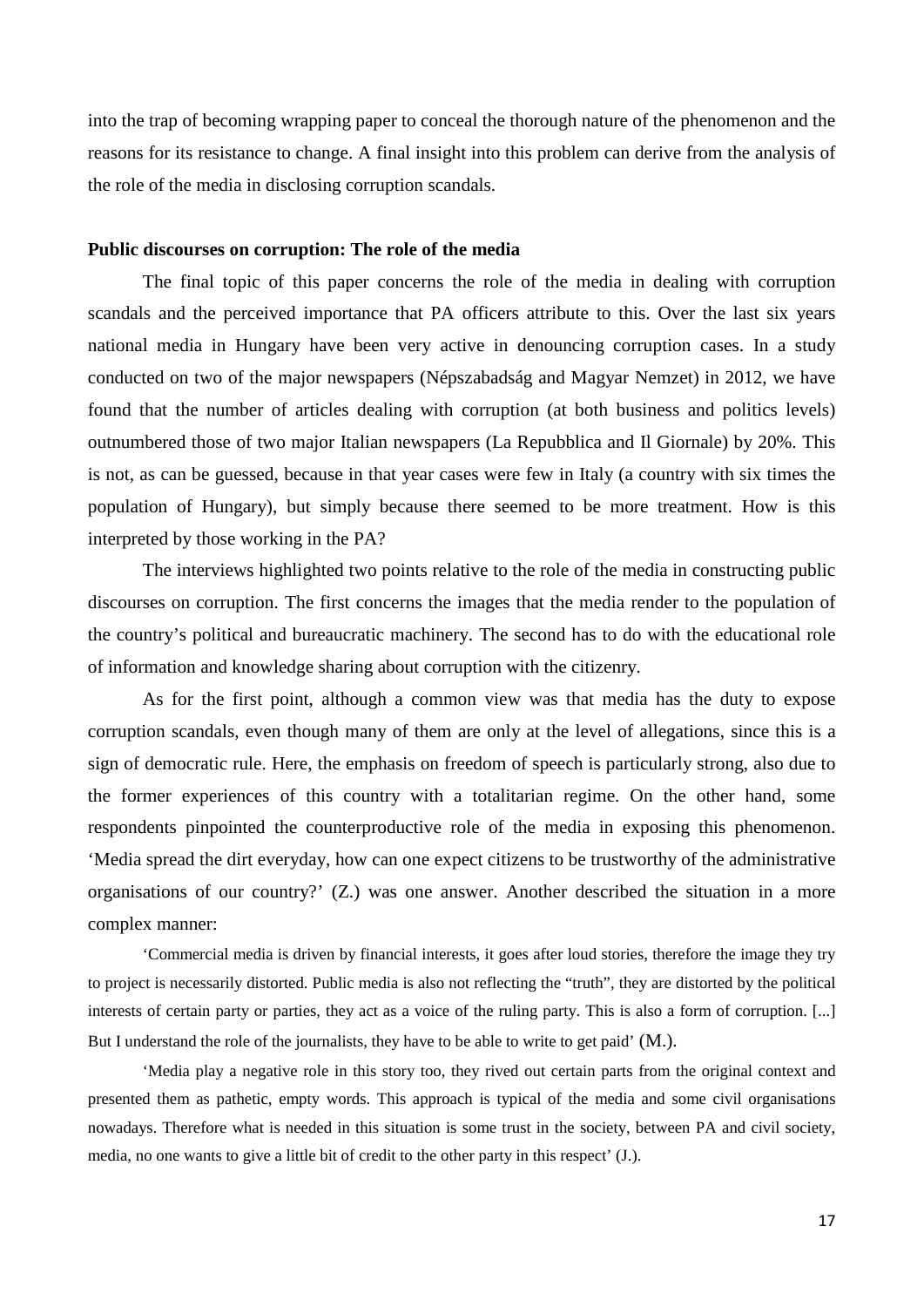'Although the controlling role of media is undoubted, they often operate on the basis of fear, threatening. I don't like their negativity. It should be more positive, constructing, showing good things of the world, educating and transforming people' (N.).

The corollary to the strong role of the media in Hungary to build public discourses on corruption appears to be that their excessive negativity, conspicuous number of cases presented, complete absence of good stories or best practices and known alignment with the dominant political coalitions all contribute to undermine social trust in the PA. In order to shed further light onto this argument, the second point needs to be tackled, i.e. whether the public discourses introduced by the media can have a role in educating to corruption.

From the interviews it has unequivocally emerged that a better general education to integrity is one of the key ingredients for fighting corruption. Educating the citizens is a task which has different aspects and different challenges. One surely concerns the type of education. Almost all the interviewed have undertaken some form of training on integrity in the PA during their carrier stages. These trainings are becoming more frequent according to the new legal provisions and the ethical guidelines introduced above, calling for the need of having specialised trainers and instructors, who seem to be still too few in the country. Education to corruption may help, but on the conditions how this should be performed the opinions were in disagreement. Some pointed out that this is one of the roles of public media, which should be able to make the population aware of these cases, but also to show them different, more virtuous ways to deal with this phenomenon. Other respondents were skeptical about the role of media in educating the population, and eventually indicated that trainings and more detailed knowledge about corruption will not be of help for adult or working people, since they are not 'receptive' to these issues. More extreme is the position of Z., who warned against the possible mistaken application of increased knowledge of the issue:

'Education of citizens is required, but not with direct methods, as it may only make things worse: more attention will be given to corruption, more people will get an idea to become corrupt'.

In his view, 'news reporting is too often driven by sensationalism', which is counterproductive in the case of educating to integrity. On the other hand, integrity should be presented in more popular forms by the mass media, such as in soap operas or other forms of public entertainment. This idea is shared by two other respondents who pointed out that, in order to have a positive pedagogical output, public discourses on corruption and integrity should be mainly directed to the young population, from the school level, involving as much as possible in an interactive manner, and getting out of the negative spiral of mistrust in which the media has tended to trap the reader.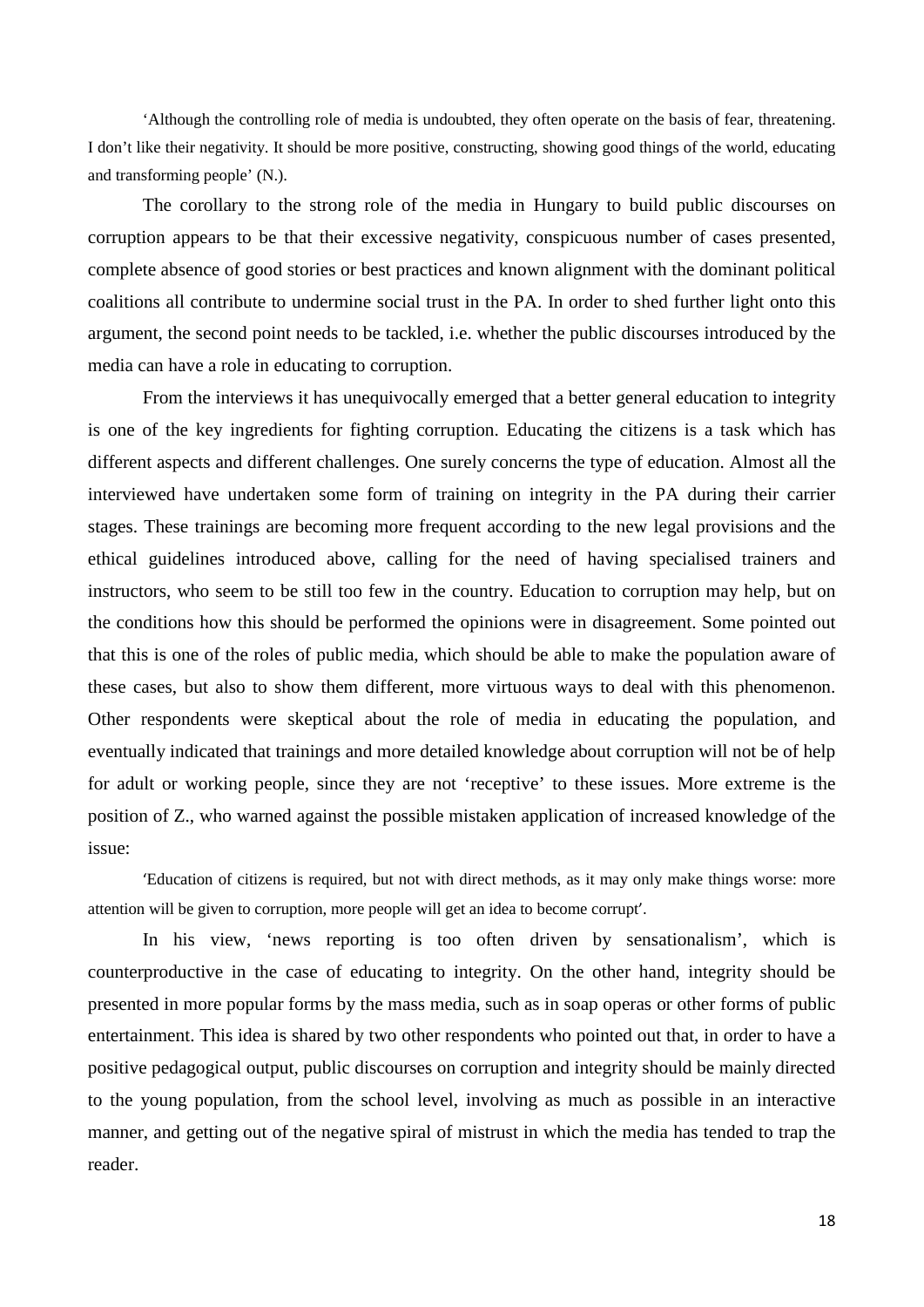#### **Conclusions and recommendations**

Analysis of the data collected through ethnographic research in Hungary has produced a number of outcomes which will be delineated schematically below. Here I would like to stress that in general all interviewed were very concerned about the importance of increasing integrity in their daily tasks. This importance is by them attributed not only to their responsibilities as administrators or business executives, but clearly to their commitment with the societal good in general. The strong message which I find relevant from these interviews is that corruption is perceived to be a negative practice which undermines the prosperity of a nation, not only in economic (this issue was never mentioned) terms, but mostly for what concerns good governance practices and the public morality of the country itself. Positive trends have been individuated in the course of this research: better legislative measures, resorting to e-governance, improving working conditions and office space, decreasing cases of face-to-face interaction between officers and customers, having more nuanced ethical codes of conduct, making positive morality a personal commitment. Other less positive trends that may bring issues of risks to integrity of the public work include: excessive and frequent re-structuring of public organisations, lack of personnel, poor wages, a still weak commitment to integrity from the leadership, the negative role of media to spread news about corruption and insufficient education at the school level.

#### *Functional and organisational causations*

In this field, corruption has been seen in relation with a number of factors that affect the performance of PA in the country. These factors are of two types: personal and individual, functional and structural. Concerning individual factors, the personality of the administrator, his/her family background, solidity of economic position, educational and training level and in general a predisposition to positive working morals have all been indicated as influencing the ethics of his/her work.

Functional and structural causations are those that pertain to the working of the organisation and its culture. The indicated factors are: the level of wages, time to process services, availability of dedicated personnel, open office spaces that avoid face-to-face interactions with customers, wellwritten codes of conduct and clear integrity policies, commitment from leadership.

#### *Morality*

The relevance of the moral attitude to the public work is an important issue that needs more careful exploration. Although all respondents were clear about the crucial implications that a sound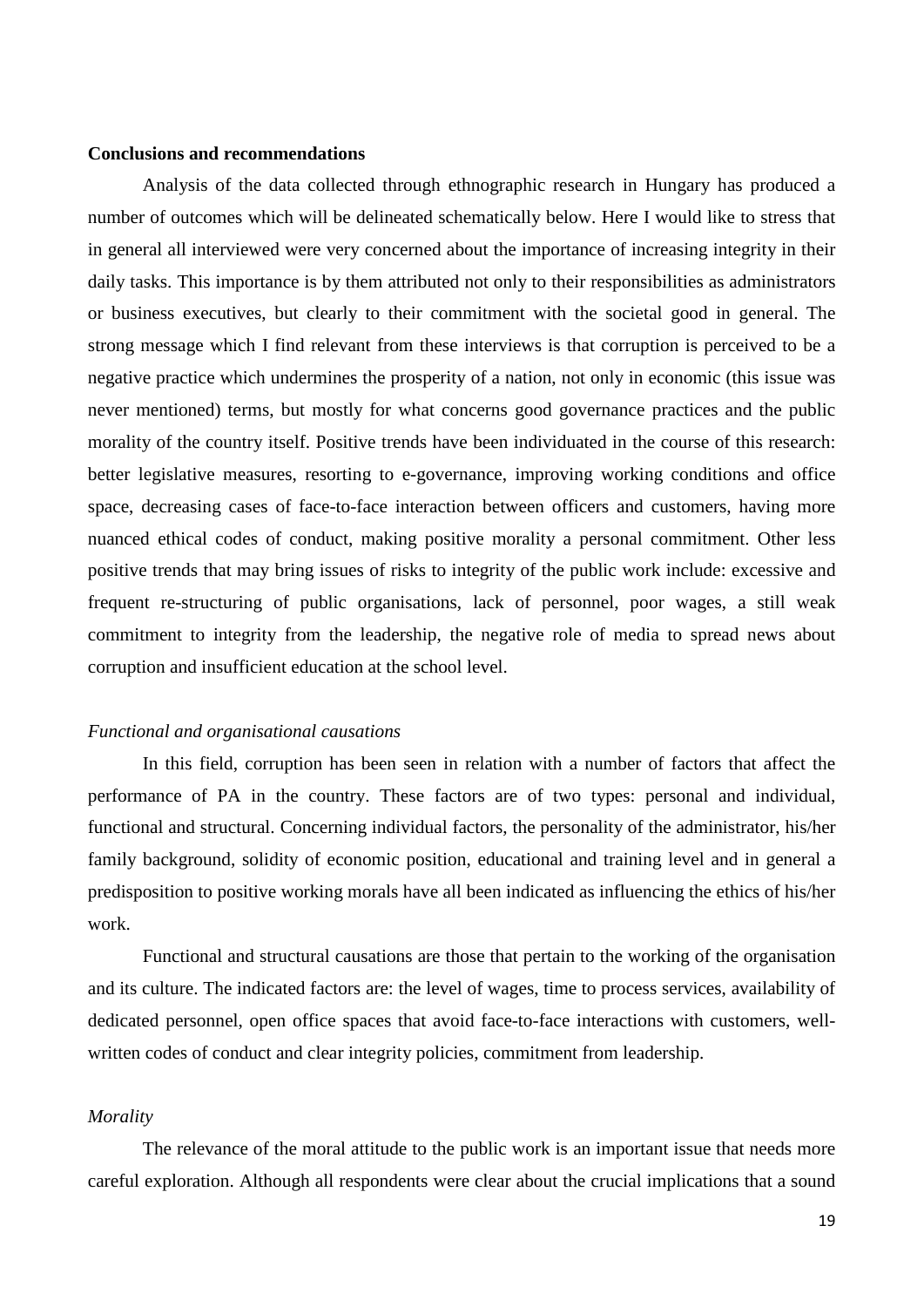positive morality towards integrity and transparency may have for the PA as a whole, there emerged a complex picture. The concept of 'bounded morality' can be the explanation which accounts for the gap felt by some of the respondents between the urge to a more rigid attention to the ethical conducts of public officers, and awareness that, above a certain level of the organisation it is difficult to intervene. The imperfection of this bounded morality is not only ascribed to the perceived misaligned commitment of different levels of the PA machinery, but it is seen in relationship with a rigidity and excessive hierarchical type of bureaucracy which seems to be still dominant. This explanation has fallen into a cultural type of causation.

#### *Cultural causations*

Among the cultural causations the strong weight of hierarchical structures within the organisations has been explained in terms of inner response to external forces, such as the requirement to improve integrity and anti-corruption measures from the EU. This is a sort of endogenous response to institutional transformation that is, inevitably, informed by culture (both the organisational and the national).

Other cultural explanations dealt with the practice of gift giving, reciprocity, the exchange of favours and informality practices. These, well documented in the anthropological literature, are perceived as resistant forms of social interaction and exchange (see my contribution on corruption as social exchange in WP1) and as such are not overtly condemned. In general, there is a positive expectation that a generational change will affect positively the cultural perception of integrity. On the other hand, culture can become an explanation to corruption when it assumes a historical significance, and it is used to explain why the country has developed some particular reactions ('reflexes', as they are termed) to conditions of lack of integrity.

#### *Public discourses and the role of media*

Concerning the public discourses of corruption in Hungary, respondents have individuated two main fields: the impact of the media product on generalised trust towards the PA, and the educational role of these discourses. In the first case, most of the respondents view in negative terms the role of the media in exposing corruption. Corruption scandals are widely exposed by national and local media, and in spite of the recognition that this is an index of democracy, many answers pointed out the relative politicisation of media and the excessive 'sensationalisation'.

On a second field, media are perceived to be offering not much to the general education on integrity in the country. The preferred solutions seem to provide more accurate debates at the school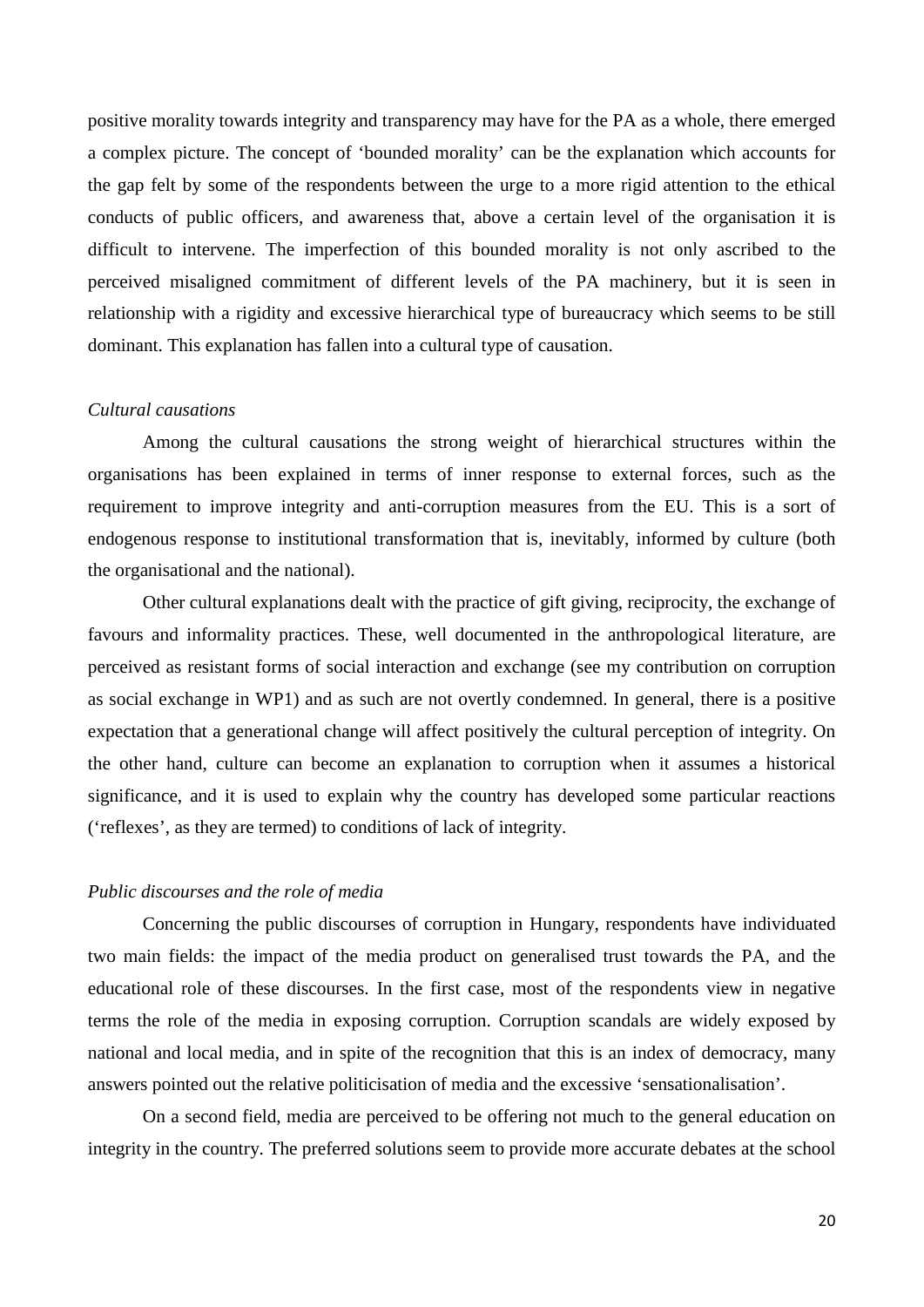level, or other forms of public cultural entertainment that problematise corruption at a large societal level.

To conclude, the ethnographic study of corruption practices and ideas in Hungary has produced a number of results, some of which are in line with those of the emerging literature in the field of anthropology, some original. These results have the strength of originating from the direct interaction between the ethnographer and the interviewed, in this case the public administrator. Since this interaction does not take place in all the common research methods of the other social science disciplines, this constitutes an added value to the study of such a complex phenomenon. The ethnographic data needs to be, therefore, read and interpreted within the socio-cultural environment to which they pertain, and it is for this reason that they tend to be detailed and nuanced. These details can eventually be contextualised in a larger picture through the result of Deliverable D4.1 of this Working Package, in which survey results have been collected, as well as through comparison of the nine country cases which have been the objects of research in this WP.

#### **References**

Banfield, E. 1958. *The Moral Basis of a Backward Society*. New York: Free Press.

De Sardan, O. 1999. "A moral economy of corruption in Africa?". *The Journal of Modern African Studies* 37(1): 25-52.

De Sardan, O. and Blundo, G. 2006. *Everyday Corruption and the State. Citizens and Public Officials in Africa*. Glosderry, South Africa: Zed Books.

Fukuyama, Francis 1995. *Trust. The Social Virtues and the Creation of Prosperity*. New York: Free Press.

Meloni, B. (ed.) 1997. *Famiglia meridionale senza familismo. Strategie economiche, reti di relazione e parentela*. Catanzaro: Meridiana.

Miller, R.A. 1974. " Are familists amoral? A test of Banfield's amoral familism hypothesis in a south Italian village". American *Ethnologist* 1(3): 515-35.

Muraskin, W. 1974. "Review: the moral basis of a backward sociologist. Edward Banfield, the Italians and the Italian-Americans". *American Journal of Sociology* 79(6): 1484-96.

Pardo, I. (ed.), 2004. *Between Morality and the Law. Corruption, Anthropology and Comparative Society*. Farham, UK: Ashgate.

Putnam, R. 1993. *Making Democracy Work. Civic Traditions in Modern Italy*. Princeton: Princeton University Press.

-----, 2000. *Bowling Alone. The Collapse and Revival of American Community*. New York: